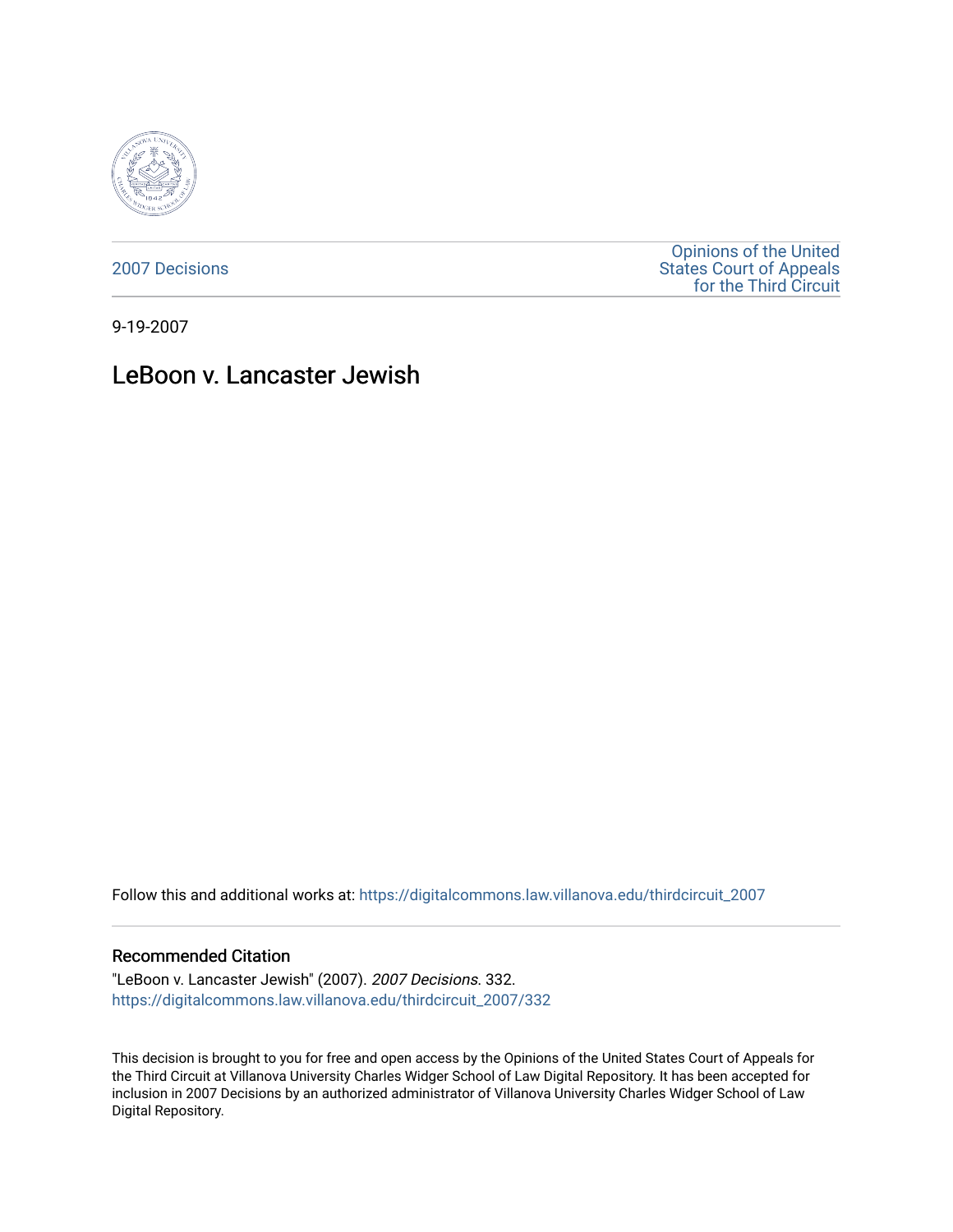# **PRECEDENTIAL**

UNITED STATES COURT OF APPEALS FOR THE THIRD CIRCUIT

 $\overline{a}$ 

 $\overline{a}$ 

l

 $\overline{a}$ 

No. 05-2073

#### LINDA LEBOON,

Appellant.

v.

LANCASTER JEWISH COMMUNITY CENTER ASSOCIATION

On Appeal from the United States District Court for the Eastern District of Pennsylvania (D.C. Civ. No. 04-cv-00430) Magistrate Judge: Hon. Jacob P. Hart

Argued on September 26, 2006

Before: RENDELL, CHAGARES and ROTH, Circuit Judges

(Opinion Filed September 19, 2007 )

J. Michael Considine, Jr., Esquire **(ARGUED)** Suite 100 12 East Barnard Street West Chester, PA 19382

Attorney for Appellant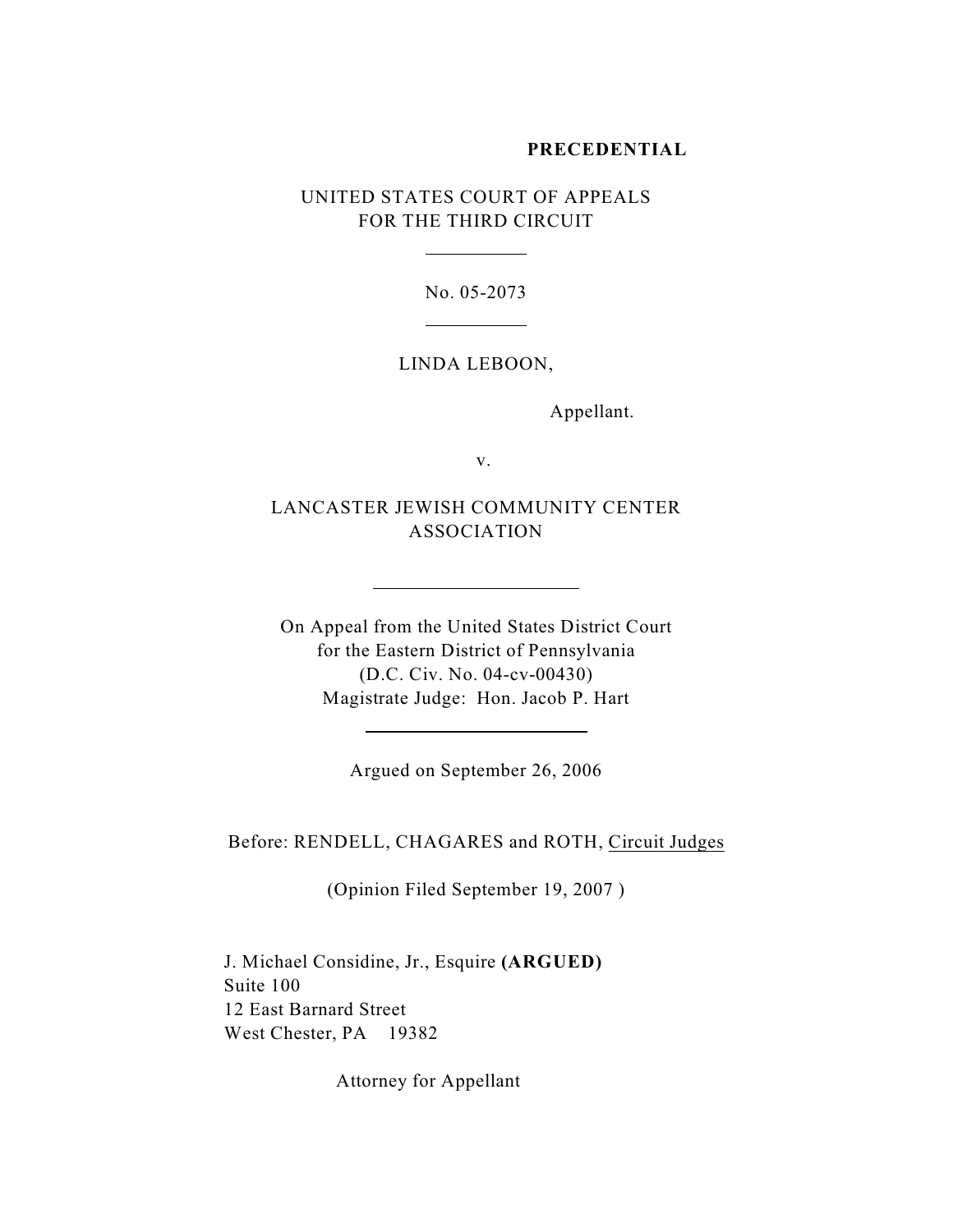Daniel J. Brennan, Esquire Christine N. Schultz, Esquire **(ARGUED)** Susanin, Widman & Brennan, P.C. 455 South Gulph Road Suite 240, Executive Terrace King of Prussia, PA 19406

Attorneys for Appellee

 $\overline{a}$ 

 $\overline{a}$ 

## O P I N I O N

**ROTH**, Circuit Judge:

In this employment discrimination case, a former employee of the Lancaster Jewish Community Center claimed discrimination on the basis of religion (evangelical Christianity) and retaliation for protected EEO activity. The District Court granted summary judgment in favor of the employer.

We first find that we have jurisdiction to hear the appeal although it was filed over 30 days after the docketing of the District Court's summary judgment opinion and order; because the District Court did not comply with the separate-document rule, the employee had 180 days from the date of docketing to file her appeal. Second, we affirm the District Court because (a) during the relevant period the Lancaster Jewish Community Center qualified as a "religious corporation, organization, or institution" exempted from the religious discrimination provisions of Title VII; and (b) the employee has not produced sufficient evidence of a causal link between her alleged EEO activity and her termination. Finally, we hold that the District Court did not abuse its discretion in denying the employee's motion to reopen discovery after she had filed a motion for summary judgment.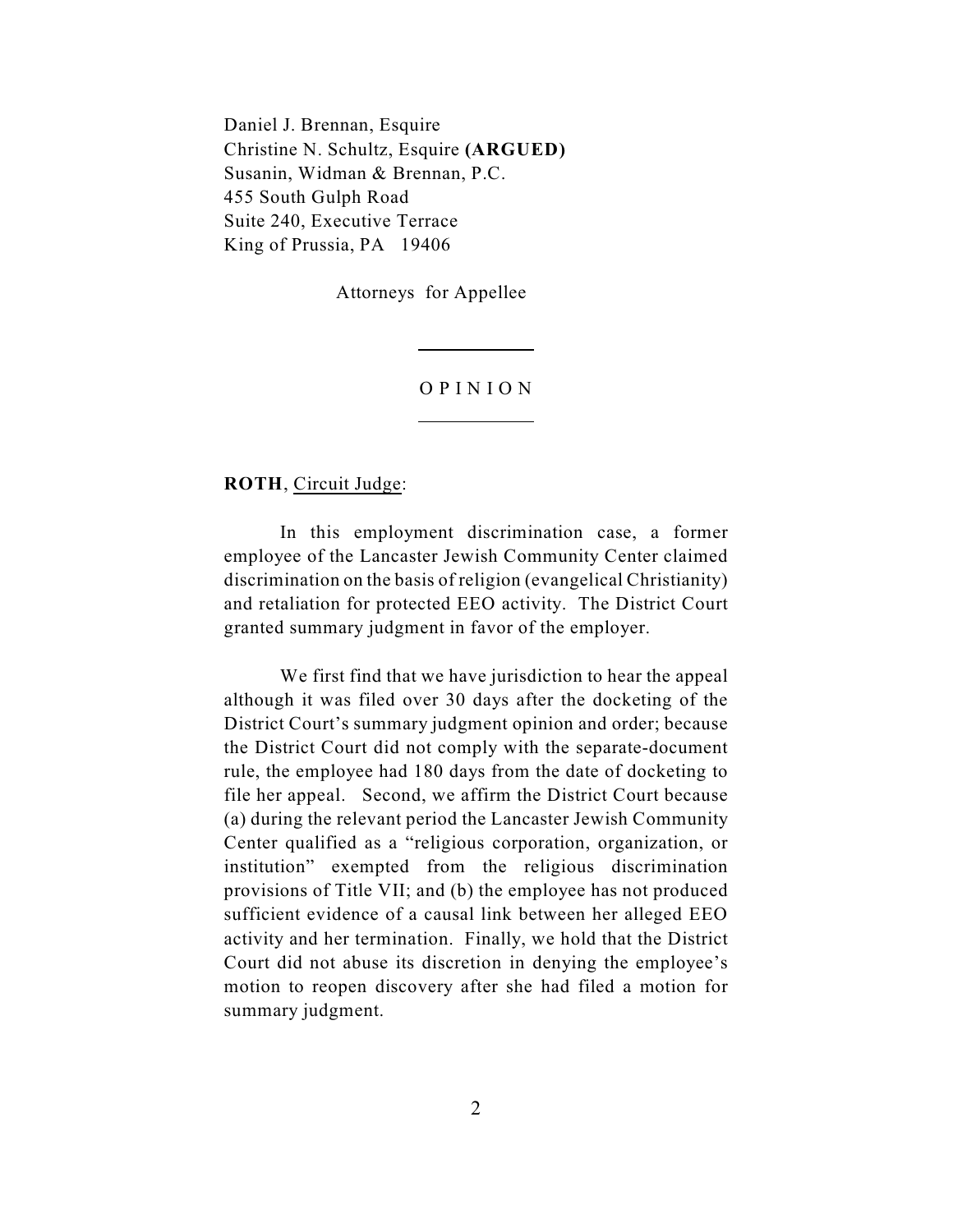### **I. Factual and Procedural Background**

Plaintiff-appellant Linda LeBoon, an evangelical Christian, was employed as a bookkeeper by the Lancaster Jewish Community Center Association (LJCC) from November, 1998, until August 30, 2002, when she was terminated.<sup>1</sup>

The LJCC was a non-profit corporation located in Lancaster County, Pennsylvania. Its stated mission was to "enhance and promote Jewish life, identity, and continuity." During the relevant time period it was managed by a Board of Trustees, a number of committees, and an executive director. Its bylaws provided that the rabbis of the three area synagogues serve *ex officio* as non-voting members of the Board.

The LJCC operated a variety of programs, including a summer camp and preschool, and published a newspaper, the *Lancaster Jewish News.* It held events for various Jewish holidays, including a Hanukkah dinner. Its funding came from a variety of sources, including an average of 16.5% annually from the Lancaster Jewish Federation during the time of LeBoon's employment. It also received aid from the United Way for certain programs. The remaining sources of revenue were membership dues, program fees, rents, and donations from individuals and synagogues. Membership was open to Jews and Gentiles alike.

At the beginning of 2002, the LJCC hired Natalie Featherman as the new interim Executive Director. It is essentially undisputed that the LJCC was in serious financial trouble when Featherman took over – just one month later, the LJCC held a retreat to discuss money issues. $2$  LeBoon admits to

 $^1$  At the beginning of 2004, the LJCC merged with the Lancaster Jewish Federation; the resulting entity is the Jewish Community Alliance of Lancaster.

 ${}^{2}$ LeBoon attempts to argue that the LJCC was in better financial condition than it says it was by pointing to year end financial numbers. The record reflects, however, that the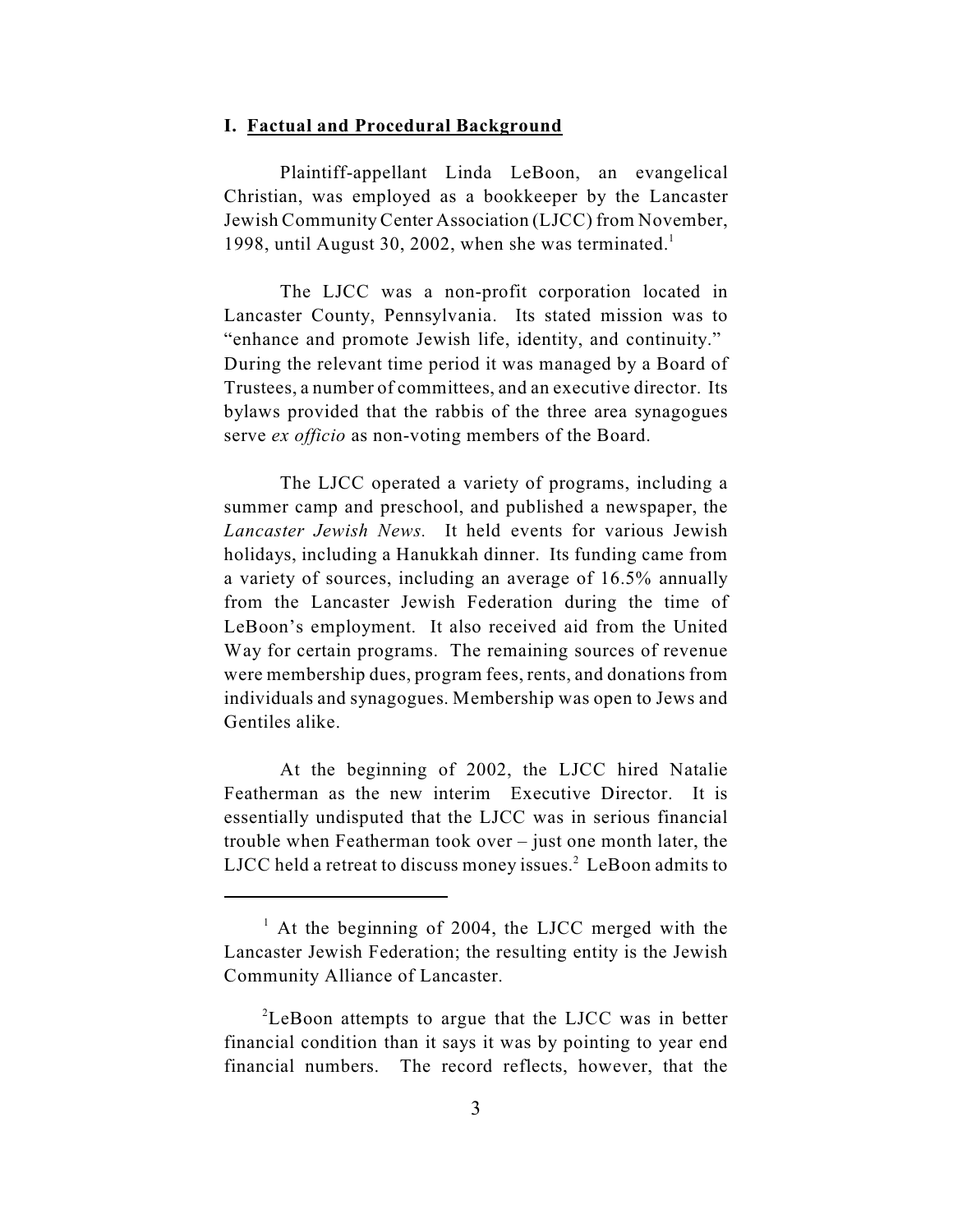not trusting Featherman and also stated that her relationship with Featherman began to deteriorate in the spring of 2002 because of a memo Featherman wrote directed at two other LJCC employees. LeBoon further stated that Featherman had generally poor relations with the entire LJCC staff.

In March, 2002, a custodian named Troy Rollman was terminated. LeBoon testified she opposed his termination because she believed it was motivated by a disability that resulted in a speech impediment. On May 30, 2002, Featherman terminated Sandy Simms, an African-American employee at Lancaster's Office of Aging, who performed receptionist duties at the LJCC. Simms had failed to arrive at work the previous day and never alerted the LJCC that she would be absent. LeBoon claims, with the support of a coworker's affidavit, that she complained to Featherman that Simms was fired because of her race.

As the spring of 2002 turned to summer, the LJCC's financial prospects did not get any warmer. According to the LJCC, Featherman concluded that LeBoon's position (a fulltime bookkeeper) was unnecessary and could be performed by another co-worker. On August 30, 2002, three months after Simms' discharge and six months after Rollman's, Featherman fired LeBoon.

LeBoon filed suit in federal court alleging religious discrimination, retaliation, and wrongful discharge in violation of Pennsylvania's public policy. As relevant for our purposes, she claimed that she was terminated because she is a Christian and Featherman learned that LeBoon had attended a Jews for Jesus concert a few days before her termination, or, alternatively, in retaliation for LeBoon's complaints about the terminations of Rollman and Simms.

numbers looked better than they really were because the LJCC received an advance on the subsequent year's funds.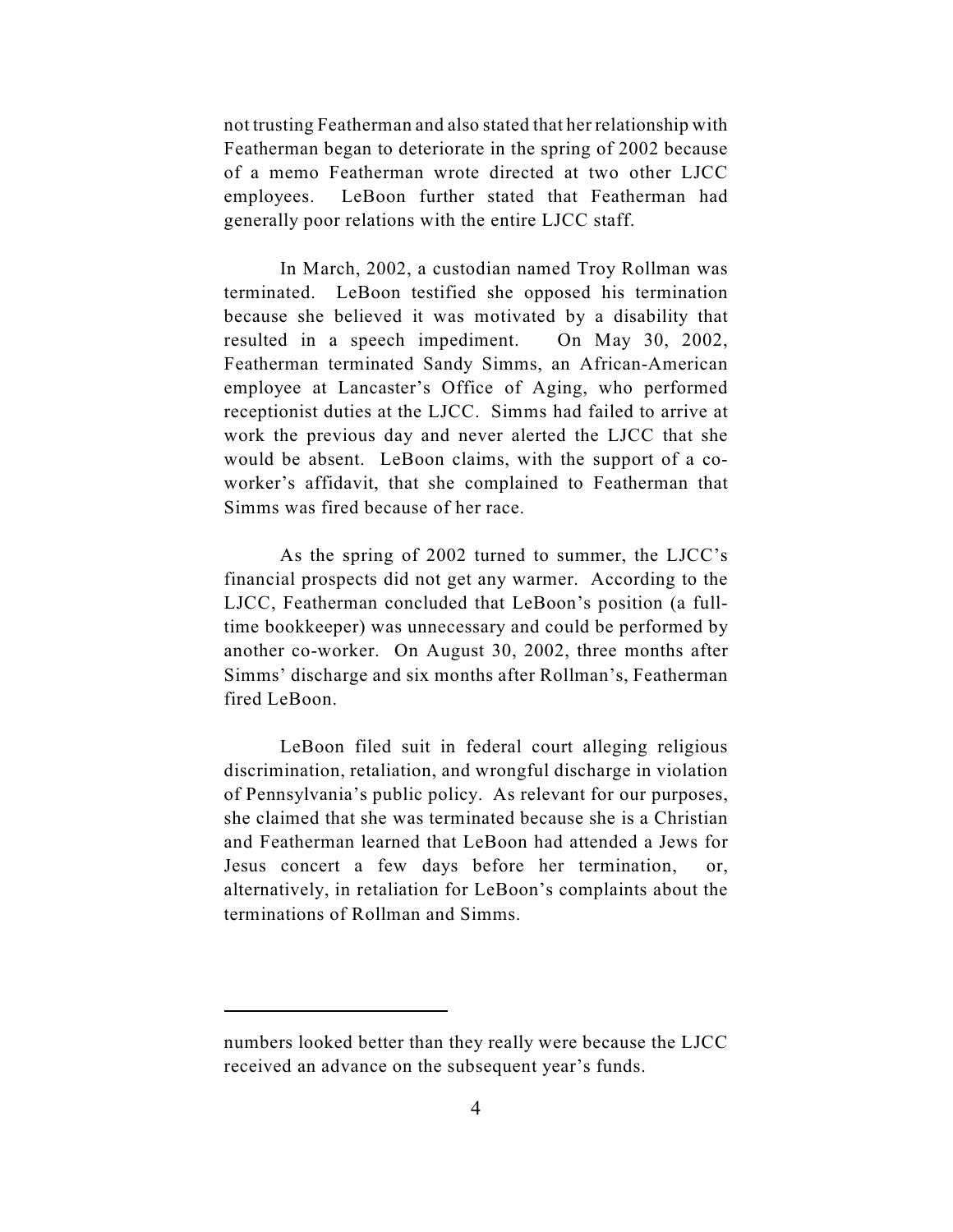With the consent of the parties, the District Court referred this case to the Magistrate Judge to conduct all proceedings pursuant to 28 U.S.C. § 636(c) and Fed. R. Civ. P. 73. On December 16, 2004, the Magistrate Judge granted the LJCC's motion for summary judgment and denied LeBoon's cross motion for summary judgment. As to LeBoon's claim of religious discrimination, the Magistrate Judge found that it was precluded by Title VII's exemption of religious corporations from the prohibition against religious discrimination. The Magistrate Judge also dismissed LeBoon's retaliation claim because she failed to establish evidence from which a reasonable jury could infer causality. Finally, the Magistrate Judge dismissed the state law claim for lack of federal jurisdiction.

On December 23, LeBoon filed a motion for reconsideration. In its response, the LJCC conceded that the decision had been based in part on a manifest error of fact regarding the percentage of the LJCC's funding that came from the Lancaster Jewish Federation Campaign. On January 14, 2005, the Magistrate Judge entered an order vacating the order of December 16, "so that the Court may reconsider this matter." After reconsidering the case in light of the correct facts, the Magistrate Judge once again determined that the LJCC was a religious organization exempted from the religious discrimination provisions of Title VII and reissued an order on February 17, 2005, granting the LJCC the same relief it provided in its December 16, 2004, order.

 Approximately a week later, LeBoon filed a second motion for reconsideration. The motion was a verbatim copy of the motion for reconsideration filed after the Magistrate Judge's December 16, 2004, ruling. The Magistrate Judge denied this second motion for reconsideration on March 11, 2005. LeBoon filed her notice of appeal on April 4, 2005.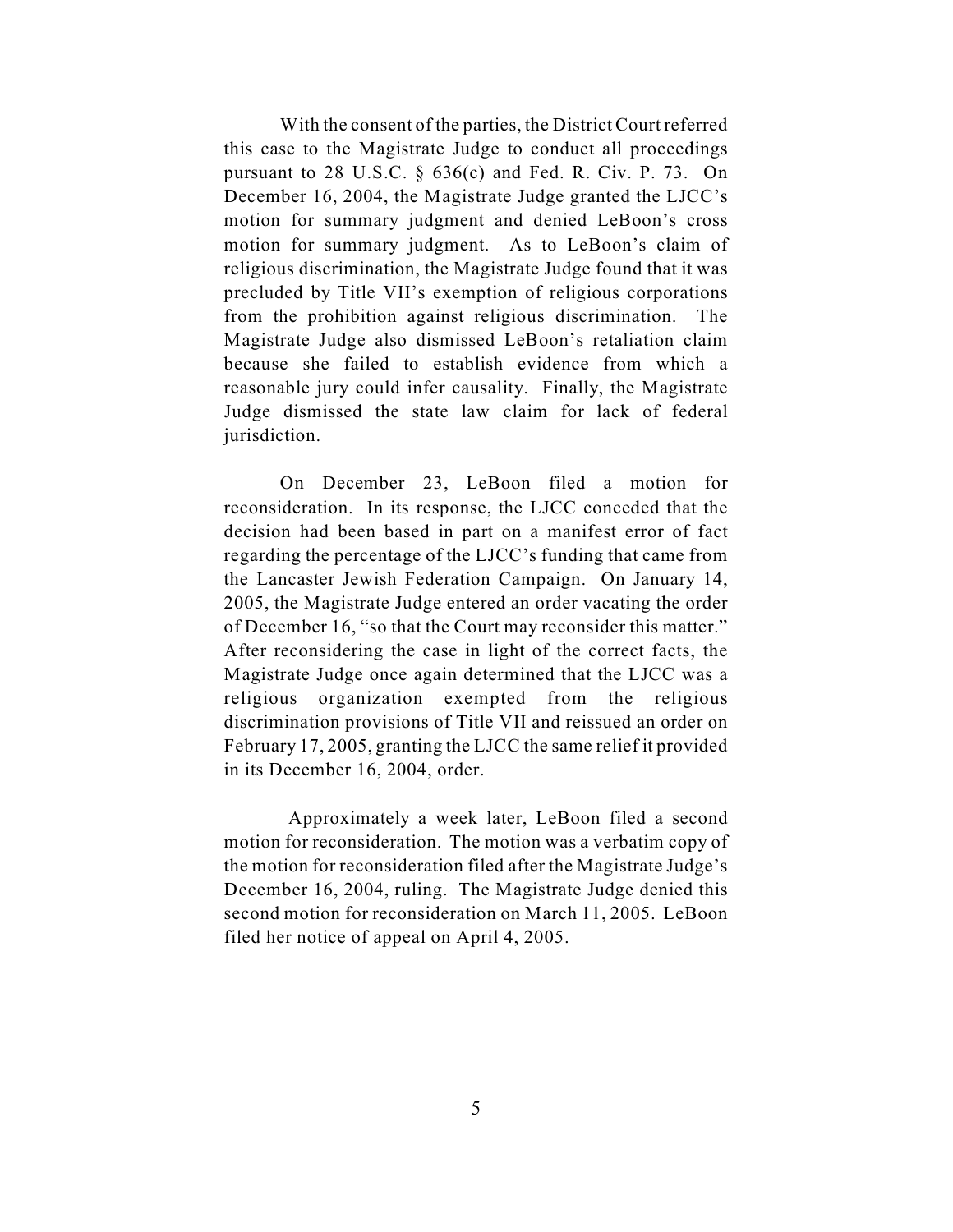#### **II. Discussion**

#### **A. Jurisdiction**

The trial court had jurisdiction pursuant to Title VII of the Civil Rights Act of 1964 and 28 U.S.C. § 1331. The LJCC contests our jurisdiction of the appeal, however, on the grounds that LeBoon's notice of appeal was untimely. We have jurisdiction to review our own jurisdiction when it is in doubt, *see Constitution Bank v. Tubbs*, 68 F.3d 685, 691 (3d Cir. 1995), and find that we have appellate jurisdiction under 28 U.S.C. § 1291.

The LJCC argues that we lack jurisdiction of LeBoon's appeal because LeBoon did not file a notice of appeal within 30 days of the Magistrate Judge's February 17, 2005, order granting, for a second time, the LJCC's motion for summary judgment. *See* Fed. R. App. P. 4. LeBoon responds that her appeal is timely because her second motion for reconsideration, filed on February 25, 2005, tolled the 30-day limit to file an appeal; since the Magistrate Judge did not rule on that second motion until March 11, 2005, her April 4, 2005, notice of appeal was within the 30-day deadline. Although we question whether a litigant can toll the time for appeal by filing a second, essentially identical motion for reconsideration of a final order, we need not decide the issue. The reason for this is the Magistrate Judge's failure to comply with the separate-order requirement of Federal Rule of Civil Procedure 58. Under Rules 58(b) and 79(a), LeBoon had 180 (not 30) days to appeal from the order of February 17, 2005; thus her appeal, noticed on April 4, was timely.

Under Federal Rule of Appellate Procedure 4(a)(1)(A), notices of appeal must generally be filed "within 30 days after the . . . order appealed from is entered." However, "if Federal Rule of Civil Procedure 58(a)(1) requires a separate document," the judgment is considered entered "when the judgment or order is entered in the civil docket under Federal Rule of Civil Procedure 79(a) and when the earlier of these events occurs: [1] the judgment or order is set forth on a separate document, or [2]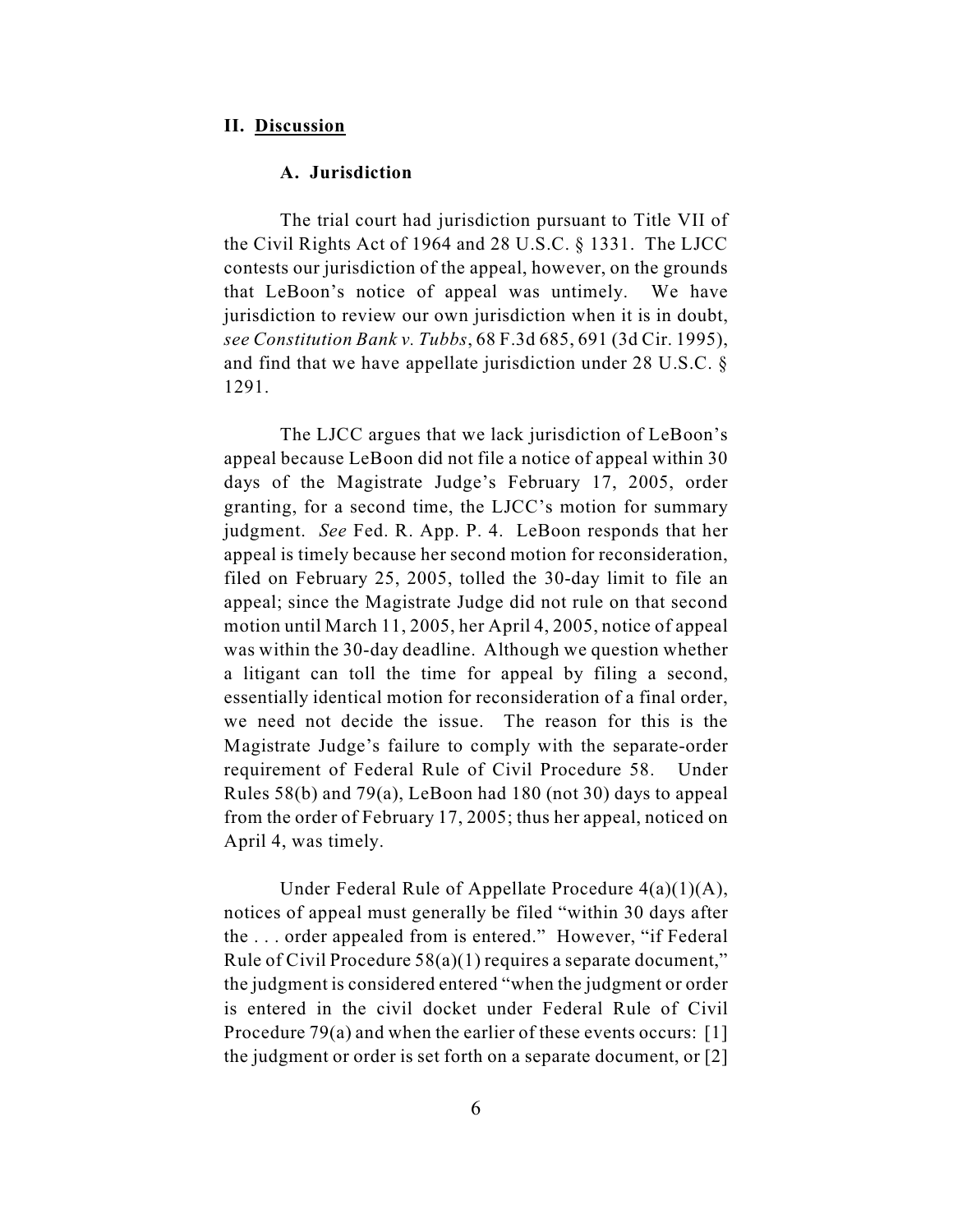150 days have run from entry of the judgment or order in the civil docket under Federal Rule of Civil Procedure 79(a)." Fed. R. App. P.  $4(a)(7)(A)(ii)$ . Thus, if a certain order is subject to the separate-document requirement of Federal Rule of Civil Procedure 58 and no separate document exists, an appellant has 180 days to file a notice of appeal – 150 for the judgment to be considered "entered," plus the usual 30 days from the entry of judgment.

Federal Rule of Civil Procedure 58(a)(1) requires every judgment and amended judgment to be set forth in a separate document unless it is "an order disposing of a motion . . . (D) for a new trial, or to alter or amend the judgment, under Rule 59; or (E) for relief under Rule 60." Fed. R. Civ. P. 58(a)(1). To summarize the convoluted procedural history again, the Magistrate Judge initially ruled on cross-motions for summary judgment on December 16, 2004. On December 23, LeBoon filed a motion for reconsideration, pointing out a factual error in the court's opinion; in its response, the LJCC conceded that the decision had been based in part on a manifest error of fact. Consequently, on January 14, 2005, the Magistrate Judge entered an order vacating the order of December 16, "so that the Court may reconsider this matter." On February 17, 2005, the Magistrate Judge issued an Opinion and Order that again denied LeBoon's motion for summary judgment and granted the LJCC's.

Although at first blush the February 17 Order could be understood as merely ruling on LeBoon's Rule 59 motion for reconsideration, it is clear that in fact its primary function was to dispose of the cross-motions for summary judgment, which were again pending because the earlier order ruling on them had been vacated. Thus the February 17 Order was subject to the separate-order rule. *See* Fed. R. Civ. Pro. 58 advisory committee notes (2002 amendment) (when the disposition of a post-judgment motion results in an amended judgment, the separate-document rule applies to the amended judgment); *Employers Ins. of Wausau v. Titan Int'l, Inc.*, 400 F.3d 486, 489 (7th Cir. 2005) (when a post-judgment motion is granted, and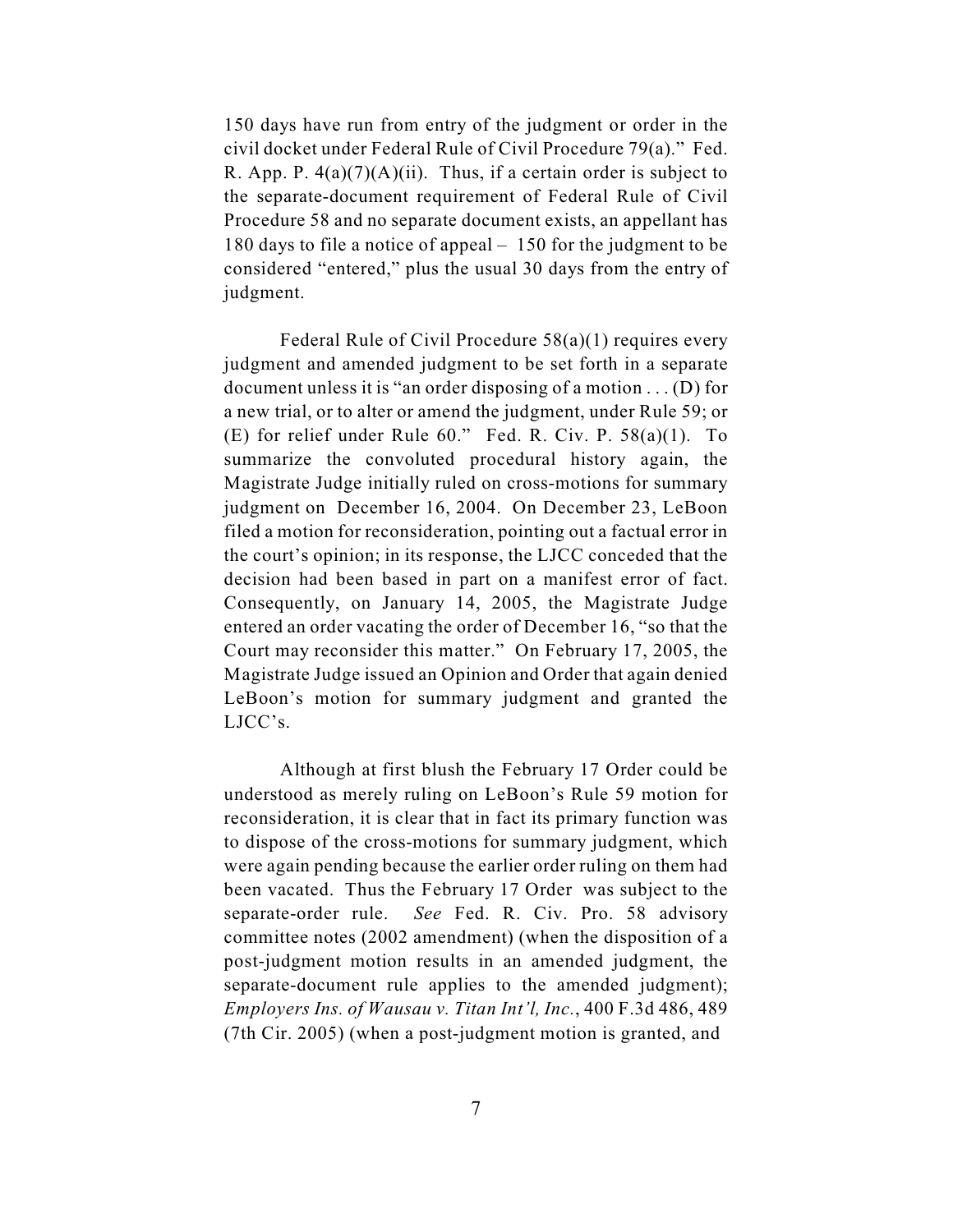therefore produces an amended judgment, the amended judgment must be set forth on a separate document).<sup>3</sup>

Since the February 17 Order was subject to the separateorder requirement of Rule 58, we next ask whether it complied with Rule 58. If it did not, LeBoon's appeal is timely, because she filed a notice of appeal within 180 days from the docketing of the inadequate order.

 No magic words are necessary to satisfy the separate document rule; for instance, an "order's denomination as an 'order,' rather than a 'judgment,' does not mean that it fails to satisfy the separate document requirement.*" Local Union No. 1992, IBEW v. Okonite Co.*, 358 F.3d 278, 285 (3d Cir. 2004). Rather, an order is treated as a separate document if it satisfies three criteria: (1) it must be self-contained and separate from the opinion, (2) it must note the relief granted, and (3) it must omit (or at least substantially omit) the trial court's reasons for disposing of the claims. *Id.*; *In re Cendant Corp. Securities Litig.*, 454 F.3d 235, 241 (3d Cir. 2006).

The February 17 Order easily satisfies the second and third criteria.<sup>4</sup> Because it is not "self-contained and separate from the opinion," however, it does not satisfy the first. In *Cendant*, we explained that although the separate-document requirement does not mean that the judgment must necessarily

- a. Plaintiff's Motion for Summary Judgment is DENIED;
- b. Defendant's Motion for Summary Judgment is GRANTED with regard to Plaintiff's Claims under 42 U.S.C. § 2000(e);
- c. This case is ORDERED DISMISSED for lack of federal jurisdiction. JUDGMENT IS ENTERED in this case in favor of Defendant. The Clerk of Court is hereby directed to close this case for statistical purposes.

<sup>&</sup>lt;sup>3</sup> The LJCC concedes this. LeBoon, inexplicably, contests it.

<sup>&</sup>lt;sup>4</sup> The February 17 Order reads: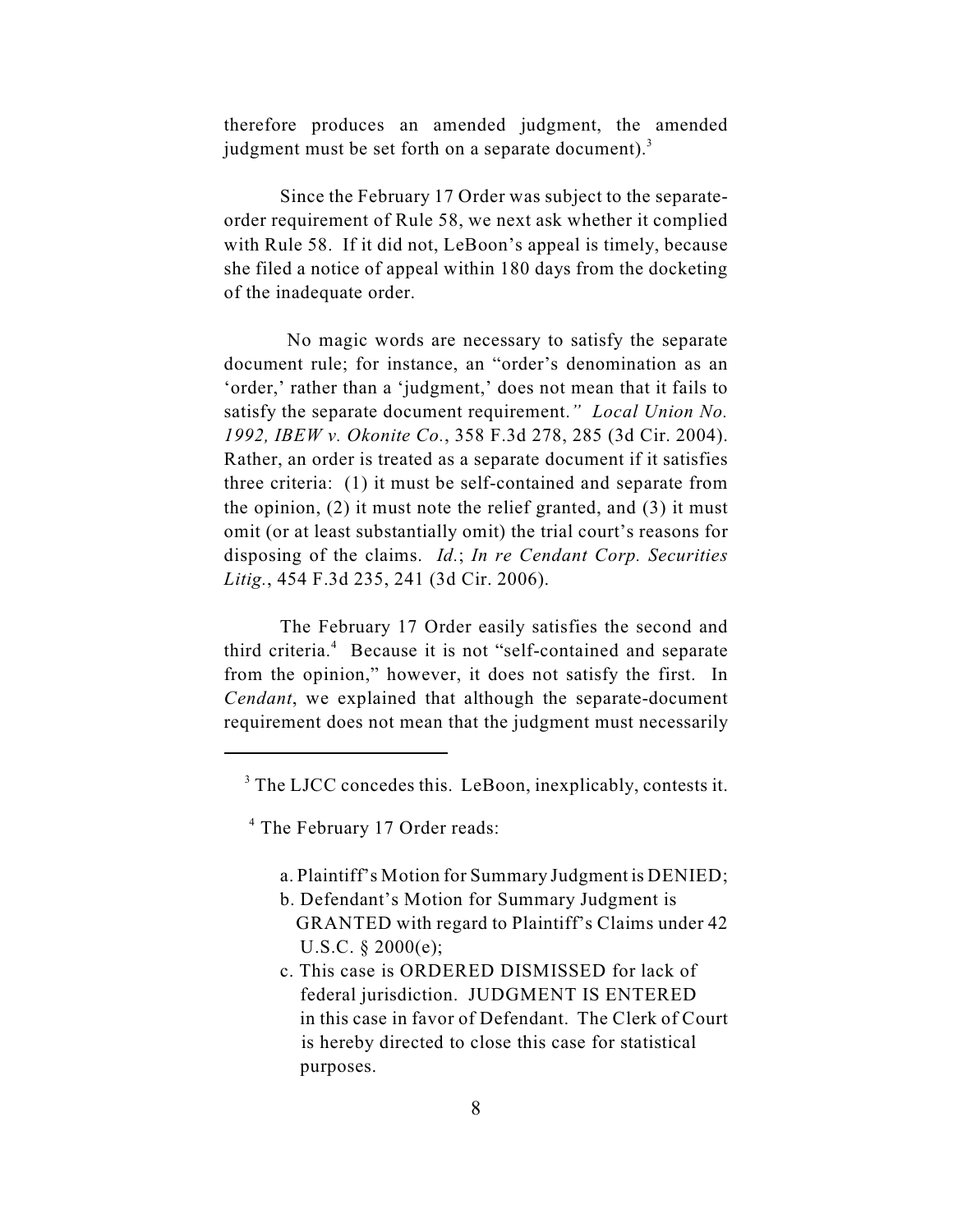be distinct from another document, it means "the judgment must be set forth in a document that is independent of the court's opinion or decision, regardless whether that opinion takes written form." *Id*. at 242. To be independent of the court's opinion, an order must be separately titled and captioned, not paginated consecutively to the opinion or memorandum, not stapled or otherwise attached to the opinion, and must be docketed separately. *See id.* at 241; *Local Union No. 1992*, 358 F.3d at 284-85. The February 17 Order is set forth in a document titled "ORDER AND OPINION." The document contains only one caption and one signature line and is consecutively paginated throughout. The judgment portion of it appears about three-quarters of the way down page 14 of the 15-page document and is separately headed "ORDER." The entire document was docketed as "OPINION AND ORDER." Thus the order does not satisfy the separate-document rule. Consequently the judgment set forth in it should be considered "entered" under Fed. R. App. P.  $4(a)(7)(A)(ii)$  150 days after February 17, 2005 (the day it was docketed), and LeBoon had 30 days after that to file her appeal. Fed. R. App. P.  $4(a)(1)(A)$ .<sup>5</sup>

The final question regarding the timeliness of LeBoon's appeal is whether she was entitled to the additional 150 days to file an appeal or whether, as the LJCC argues, she lost the protections of the separate-document rule by clearly signaling that she understood the February 17 Order as a final judgment subject to appeal. The LJCC contends that LeBoon waived the application of the separate-document rule by filing a motion for

 $<sup>5</sup>$  Although LeBoon's appeal was filed before 150 days had</sup> elapsed (and thus before the formal entry of judgment), we are not prevented from entertaining it. *See* Fed. R. App. P. 4(a)(2) ("Filing Before Entry of Judgment. A notice of appeal filed after the court announces a decision or order – but before the entry of the judgment of order – is treated as filed on the date of and after the entry"); Fed. R. App. P.  $4(a)(7)(B)$  ("A failure to set forth a judgment or order on a separate document when required by Federal Rule of Civil Procedure 58(a)(1) does not affect the validity of an appeal from that judgment or order.")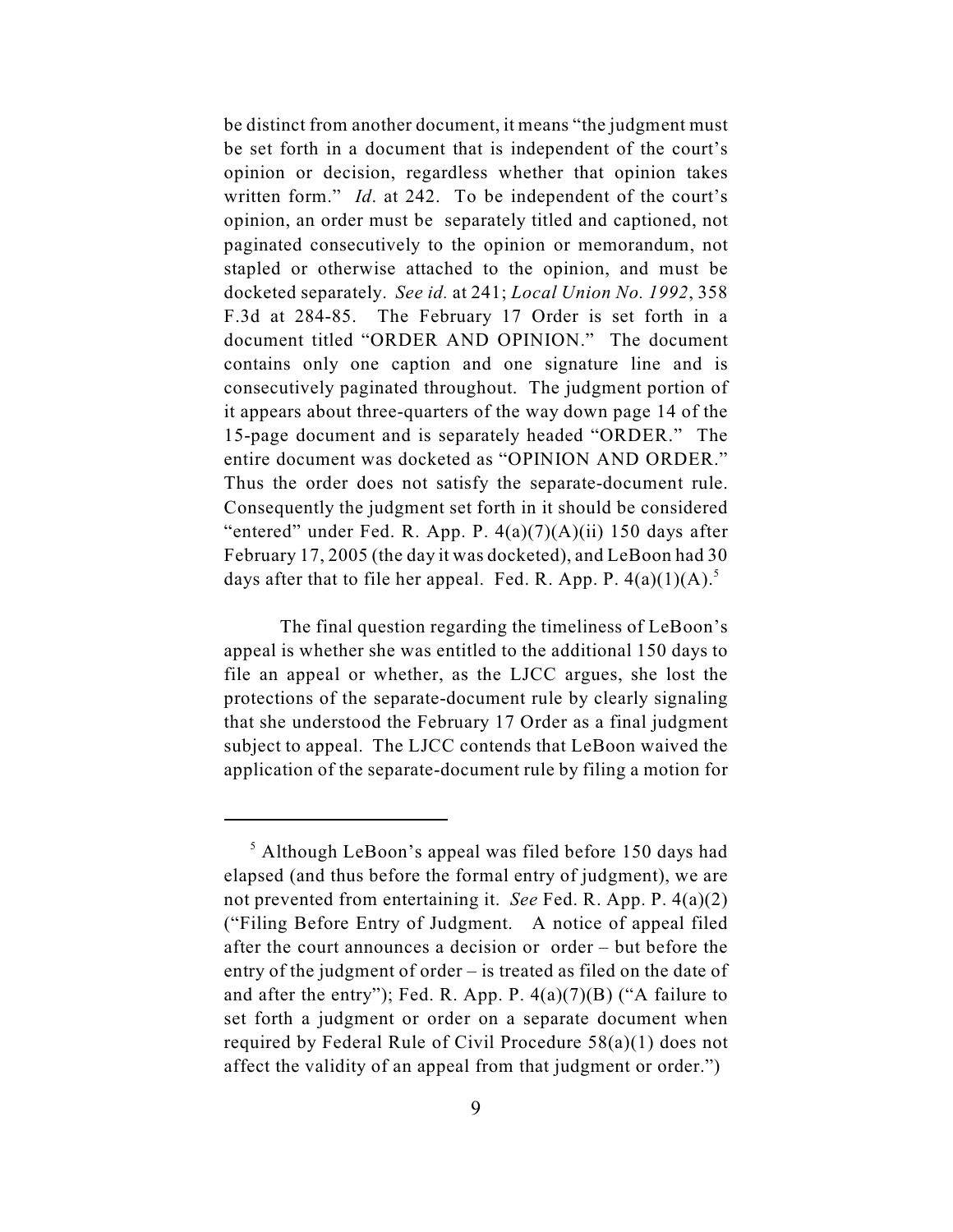reconsideration of the February 17 Order, eventually appealing the order, and by stating at oral argument, through counsel, that she understood the February 17 Order to be the final judgment. We disagree.

It is clear that a litigant can waive the application of the separate-document rule in the sense that she may file a valid appeal without waiting for the lapse of 150 days from the docketing of a faulty judgment, *i.e.*, before the faulty judgment has been formalized by the passage of the time period contemplated by Rule of Appellate Procedure  $4(a)(7)(A)$ . *Bankers Trust Co. v. Mallis*, 435 U.S. 381 (1978) (*per curiam*). The LJCC's position, however, is that when a litigant signals that she understands that a final judgment has been filed despite the order's failure to comply with the separate-document rule, she must file an appeal within 30 days of the faulty judgment or lose her ability to appeal altogether. This is a dubious argument. *See United States v. Indrelunas*, 411 U.S. 216, 221-22 (1973) (*per curiam*) (although the Government had clearly signaled its understanding that a stipulation for damages was the final judgment, the separate-document provision must be "mechanically applied in order to avoid new uncertainties as to the date on which a judgment is entered" and therefore the Government's appeal was timely); *Gregson & Assocs. Architects v. Gov't of the Virgin Islands*, 675 F.2d 589 (3d Cir. 1982) (*per curiam*) (holding appeal was timely although the appellant admitted it had understood a faulty judgment to be final); Fed. R. App. P. 4(a) advisory committee notes (2002 amendments) ("[i]n drafting new Rule  $4(a)(7)(B)$  [which provides that appeals filed before the lapse of the 150 days that convert a faulty judgment into a final one are valid], the Committee has been careful to avoid phrases such as 'otherwise timely appeal' that might imply an endorsement" of the rule in a minority of the circuits that appellants who waive the separatedocument requirement must file an appeal within 30 days of the entry of the "faulty" judgment).

Even if it were possible to waive the protections of the separate-document rule, LeBoon did not do so here. Waiver is "the intentional relinquishment or abandonment of a known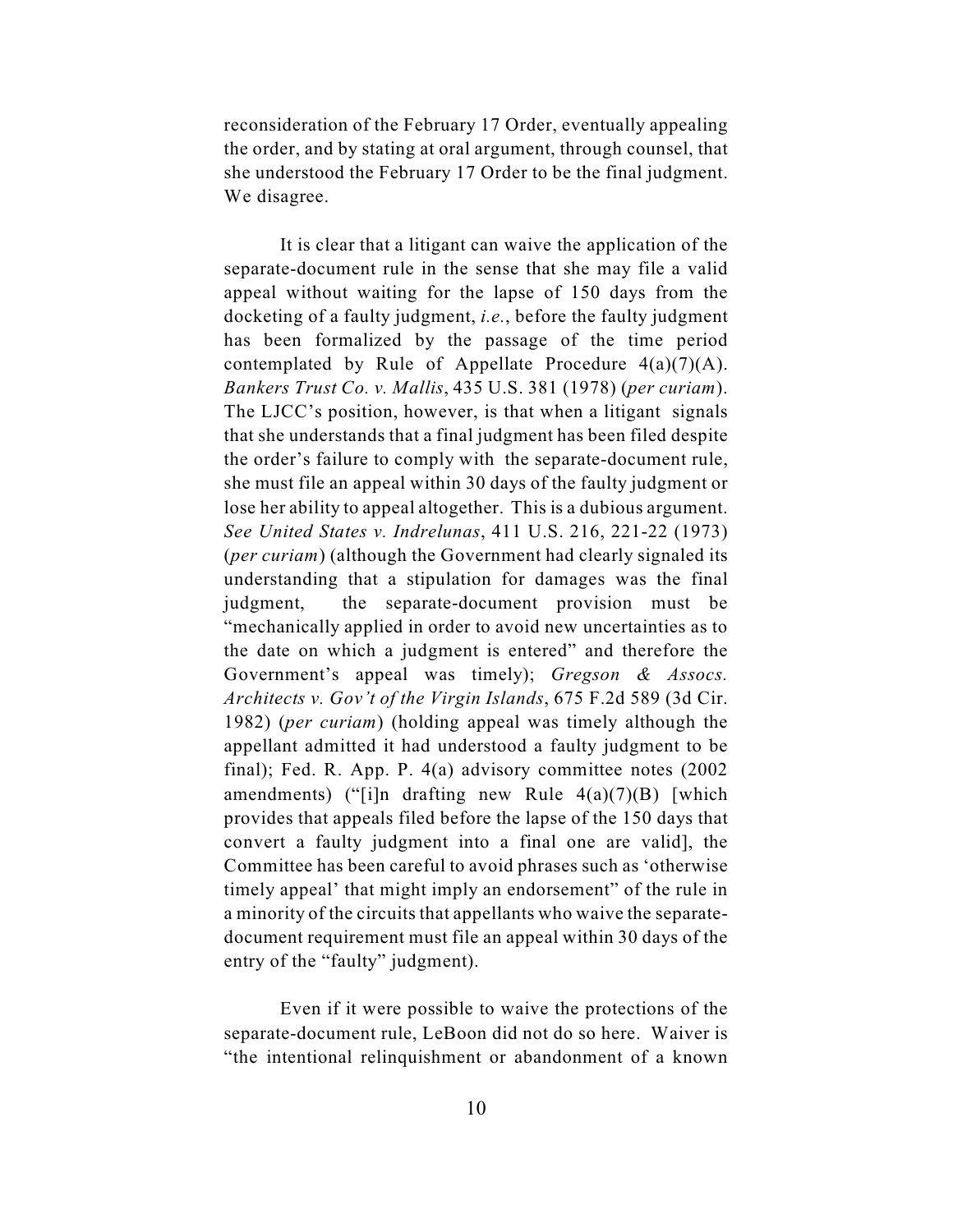right." *United States v. Olano*, 507 U.S. 725, 733 (1993). It is all too obvious from LeBoon's pleadings that she was unaware she could avail herself of an additional 150 days because of the formal inadequacy of the February 17 Order. At most, she could have *forfeited* her right, *see id.*; we decline to hold, however, that this court is deprived of jurisdiction over an appeal through a litigant's unknowing forfeiture of the additional time granted her by the Rules of Civil and Appellate Procedure, and find instead that LeBoon's April 4 notice of appeal was timely.<sup>6</sup>

# **B. Religious Organization Exemption**

The Magistrate Judge granted summary judgment to the LJCC on Leboon's claim of religious discrimination because it found that the LJCC was a "religious organization" exempted from compliance with the religious discrimination provisions of Title VII by Section 702 of the Civil Rights Act of 1964. Leboon argues the LJCC was not a religious organization under

 $6$  Leboon's Notice of Appeal refers only to the Order of March 11, 2005, and not to the February 17 Order. This technical inadequacy, however, does not in itself deprive us of jurisdiction over the appeal from the underlying order on the summary judgment motions. *See Matute v. Procoast Nav. Ltd.*, 928 F.2d 627 (3d Cir. 1991) (although appellant filed notice of appeal from his motion for reconsideration and did not state his intention to appeal from the underlying dismissal, the formally deficient filing did not result in a loss of the right to appeal; it was clear in context that appellant intended to appeal from the underlying order and not simply from the denial of his motion for reconsideration), *overruled on other grounds by Neely v. Club Med Mgmt. Svcs., Inc*., 63 F.3d 166 (3d Cir. 1995); *Town of Norwood, Mass. v. New England Power Co.*, 202 F.3d 408, 415 (1st Cir. 2000) (if the post-judgment motion addressed the same issues decided in the underlying judgment and the district court relied on the judgment in ruling on the post-judgment motion, the issues decided in the underlying judgment are properly before the court of appeals, even if the notice of appeal fails to designate the underlying judgment).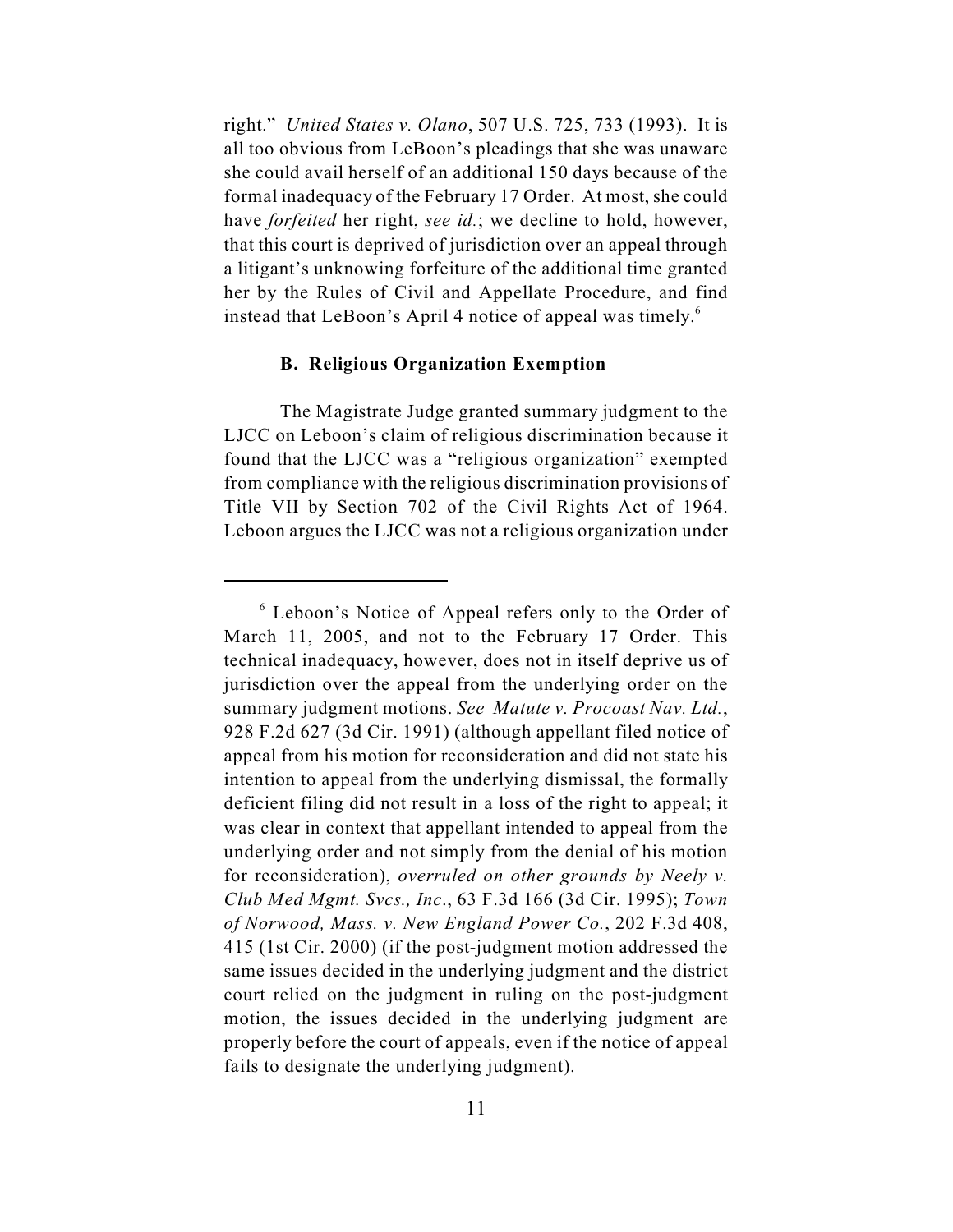the statute at the relevant time because it lacked financial or administrative ties with a synagogue and its nature and purposes were primarily cultural, not religious. The LJCC responds that although some of its activities may have been secular in nature, its Jewish mission and orientation qualified it as a religious organization. We hold that the LJCC was entitled to the protection of Section 702 during the period under scrutiny because its structure and purpose were primarily religious.

Section 702 of the Civil Rights Act of 1964, 42 U.S.C. § 2000e-1(a), "exempts religious organizations from Title VII's prohibition against discrimination in employment on the basis of religion." *Corp. of the Presiding Bishop of the Church of Jesus Christ of Latter-Day Saints v. Amos*, 483 U.S. 327, 329 (1987). It provides that Title VII "shall not apply . . . to a religious corporation, association, educational institution, or society with respect to the employment of individuals of a particular religion to perform work connected with the carrying on by such corporation, association, educational institution, or society of its activities." 42 U.S.C. § 2000e-1(a).

The statute does not define what constitutes "a religious corporation, association, educational institution, or society"; as the Ninth Circuit Court of Appeals has put it, "[a]ll significant religious and secular characteristics must be weighed to determine whether the corporation's purpose and character are primarily religious." *EEOC v. Townley Eng'g & Mfg. Co.*, 859 F.2d 610, 618 (9th Cir. 1988). Over the years, courts have looked at the following factors: (1) whether the entity operates for a profit, (2) whether it produces a secular product, (3) whether the entity's articles of incorporation or other pertinent documents state a religious purpose, (4) whether it is owned, affiliated with or financially supported by a formally religious entity such as a church or synagogue, (5) whether a formally religious entity participates in the management, for instance by having representatives on the board of trustees, (6) whether the entity holds itself out to the public as secular or sectarian, (7) whether the entity regularly includes prayer or other forms of worship in its activities, (8) whether it includes religious instruction in its curriculum, to the extent it is an educational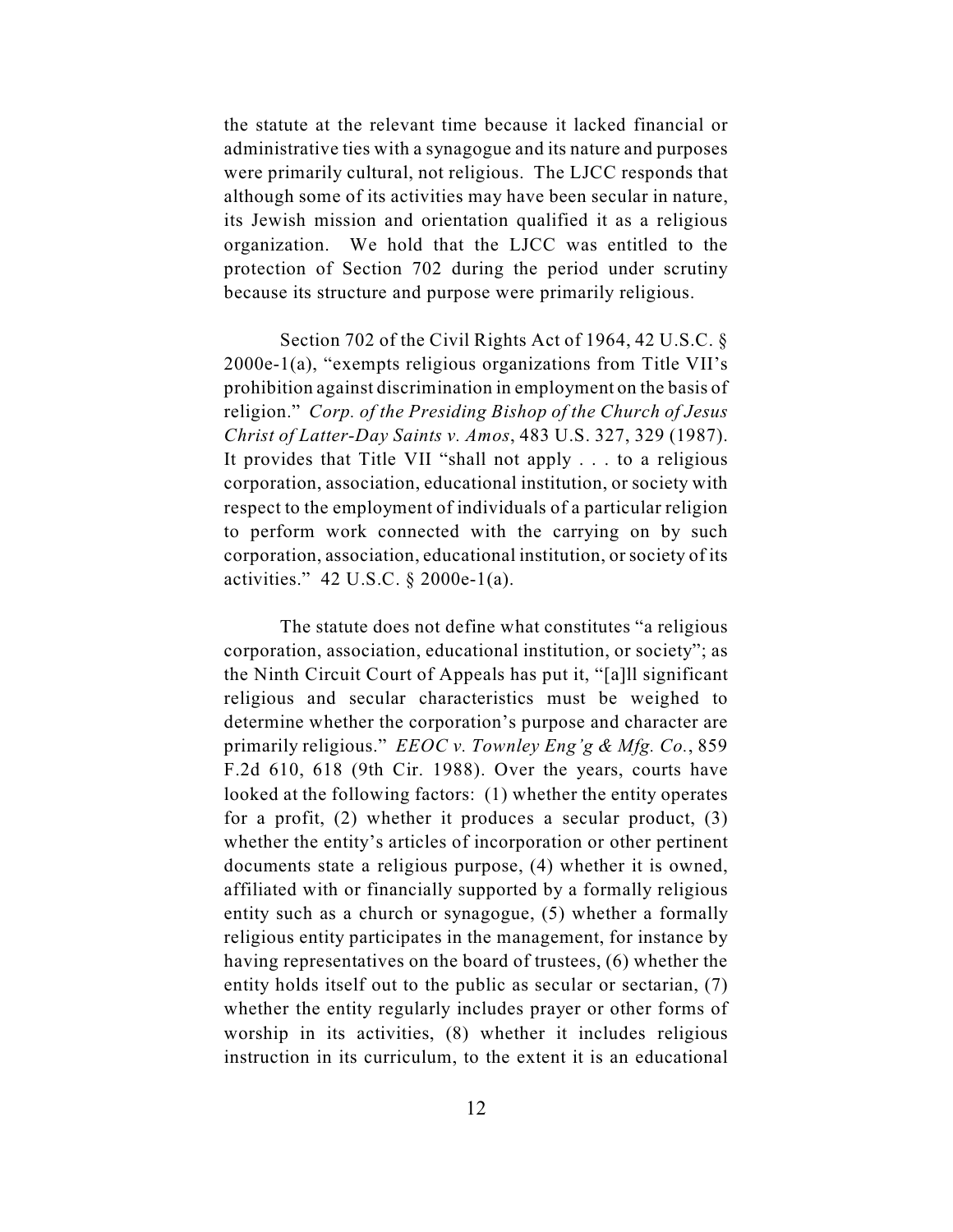institution, and (9) whether its membership is made up by coreligionists. *See Samford v. Killinger*, 113 F.3d 196 (11th Cir. 1997); *EEOC v. Kamehameha Schools / Bishop Estate*, 990 F.2d 458 (9th Cir. 1993); *Townley*, 859 F.2d at 618-19 (9th Cir. 1988); *EEOC v. Mississippi College*, 626 F.2d 477 (5th Cir. 1980).

It is apparent from the start that the decision whether an organization is "religious" for purposes of the exemption cannot be based on its conformity to some preconceived notion of what a religious organization should do, but must be measured with reference to the particular religion identified by the organization. Thus not all factors will be relevant in all cases, and the weight given each factor may vary from case to case. For instance, although the absence of a proselytizing effort may be a factor under certain circumstances, it will have no significance with a non-proselytizing religion – or thus with a determination whether a Jewish organization is religious. *Cf. Kamehameha*, 990 F.2d at 463 (listing as a factor leading to the conclusion that defendant schools were not entitled to the religious exemption that they had "explicitly disavowed any effort to convert non-Protestant students"). With this caveat in mind we proceed to the analysis.

The LJCC is a non-profit organization. Its Articles of Incorporation and its Bylaws state that its mission is "to enhance and promote Jewish life, identity, and continuity." During the relevant period (defined by LeBoon herself as 1998 to 2002), the walls of the LJCC's lobby carried its mission statement, which was to "develop, involve, and sustain a cohesive Jewish community through identity, education, and cooperation for all ages."

The LJCC's corporate designee testified that the LJCC "espouse[d] Jewish values" although "the Jewish values [it] espouse[d] are universal." These values include "Tikkun olam," meaning healing the world, "Tzadakah," meaning doing the right thing, and "Rachamim," meaning tolerance of other faiths. The LJCC attempted to teach these values in various ways; for instance, a certain charity drive involving the collection of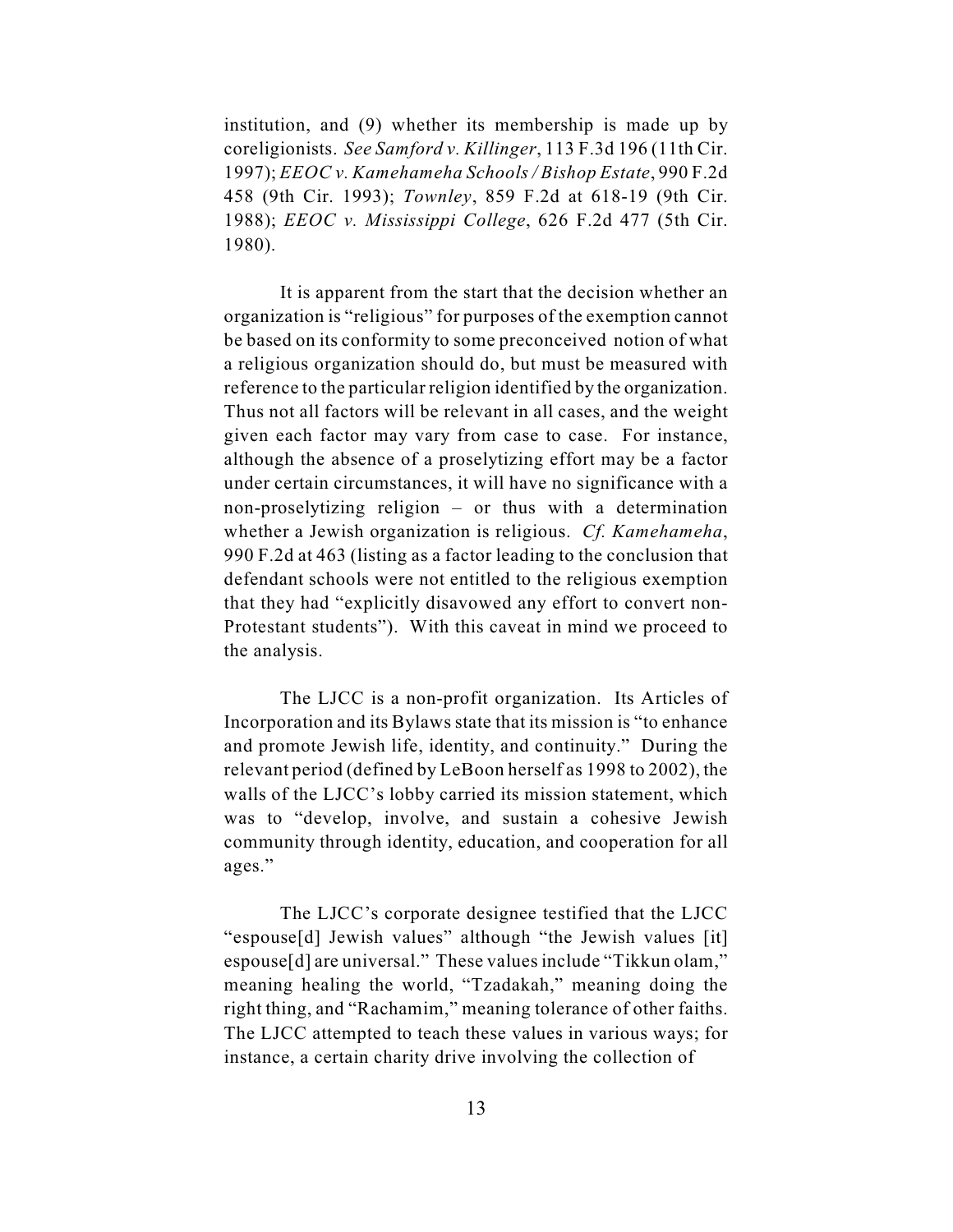pennies was described as being "designed to get children involved in tzadakah."

The rabbis from the three local synagogues played an advisory role in the LJCC's management. Under the LJCC's bylaws, they served as honorary, non-voting members of the Board of Trustees. When the LJCC held a retreat in February 2002 to discuss its financial troubles, all three rabbis attended. Minutes of the Executive Committee and Personnel Committee meetings show that Natalie Featherman's contract as Executive Director was not renewed for the reason, among others, that she did not "have the confidence of the leaders of the synagogues and other organizations." The rabbis and presidents of the three local synagogues were involved in the search for a new executive director.

Although the LJCC was financially independent from the local synagogues (as the majority of its budget came from "programming services and rentals"), both the synagogues and local Jewish organizations gave it instrumental financial support. The synagogues assisted with fundraising and the Lancaster Jewish Federation campaign contributed between 15 and 17% of the LJCC's budget annually. The extent to which the LJCC expected to be supported by coreligionists is shown by the fact that it named the different donor levels with Hebrew words. In order to be considered a "Zahav" ("gold")-level donor to the LJCC, a person had to contribute  $$613 - as many dollars$ as the commandments in the Hebrew Bible. *See* Cecil Roth, *The Standard Jewish Encyclopedia* 1331 (1959) (entry for "Mitzvah").

While endeavoring not to be identified with any one of the three local synagogues, the LJCC maintained close and active ties with them and other Jewish organizations. The LJCC strove to serve as a "clearing house" for local Jewish people and kept literature from all three area synagogues. Reciprocally, the synagogues distributed the LJCC's information. The synagogues, and particularly the rabbis, also provided programming input and were involved in the LJCC's celebrations of Jewish holidays. One local synagogue,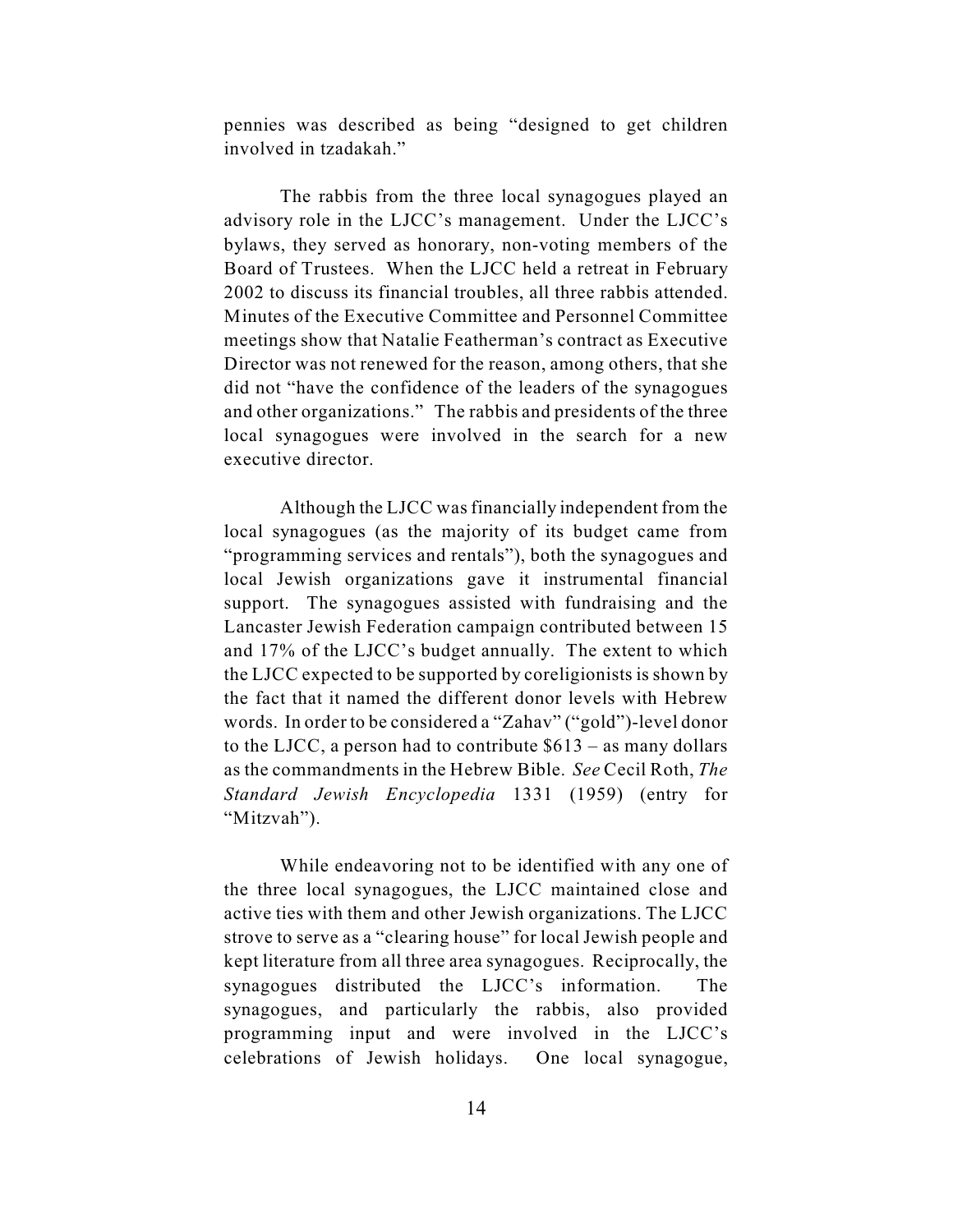Congregation Shaarai Shomayim, built a Sukkah (a temporary structure used during the holiday of Sukkot) in the LJCC's family park and was involved in a Hanukkah dinner in 1999. The Jewish women's organization Hadassah held its annual Rabbi's Forum at the LJCC at least until 2003, when it decided to hold it at one of the local synagogues because of its deteriorating relationship with Natalie Featherman. In early 2002 the LJCC hosted a meeting of the "Messiah Truth Project," an organization that aims to combat the conversion of Jews to Christianity.

 Jewish religious belief played a significant role in the life of the LJCC. In 1998, at Hanukkah, the LJCC's building was rededicated by the rabbis of the three local synagogues, and the rabbis "ceremonially attached [a] mezuzah to the door of the Social Hall." A mezuzah is a scroll inscribed with certain verses from the Torah which the Jews are commanded by the Torah to affix on every doorway. *Standard Jewish Encyclopedia* 1314. The LJCC also observed the Jewish Sabbath and, on at least one occasion, stood by this religious duty against its financial interest – at the end of 2001, despite its financial woes, the Board unanimously decided not to allow a certain organization to rent the facilities for a holiday fair because it did not wish to host a profit-making activity on the Sabbath. Board meetings from 1998 also describe plans for a "Melavveh Malkah," which is the "concluding Sabbath meal." *Standard Jewish Encyclopedia* 1292.

Several of the LJCC's activities involved observance of the Jewish religious calendar, although these activities did not necessarily involve holy services. During the relevant time, Board meetings frequently began with a reading from the Torah related to that week in the Hebrew calendar. The center held events for Sukkot, Purim, Hanukkah, and Yom HaShoah, a holiday in remembrance of the Holocaust, when prayers were said for the dead.

The LJCC kept a kosher kitchen, although non-kosher foods could be brought into the building. In 1999, the LJCC's *mashgiach*, or person in charge of supervising compliance with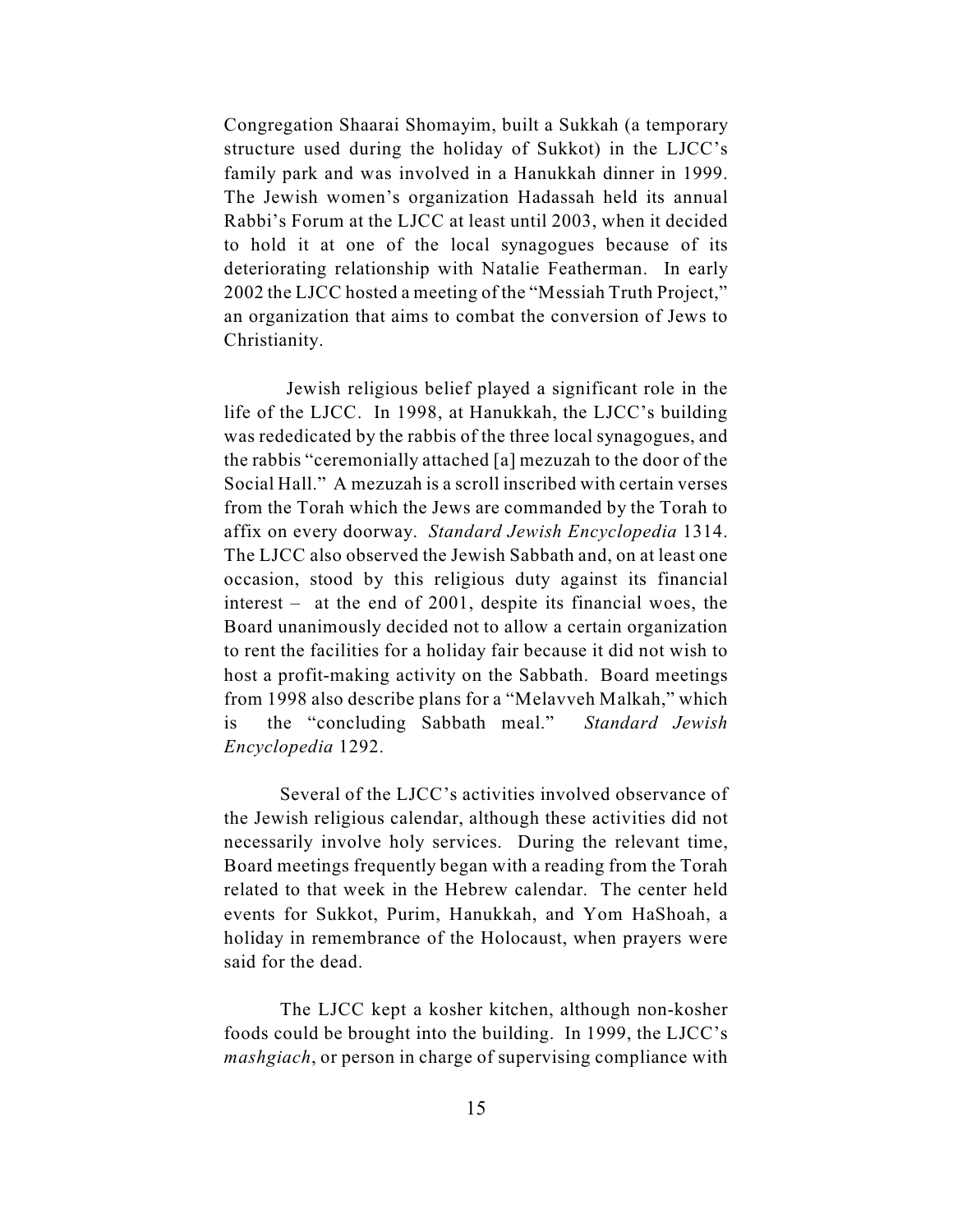kosher laws, resigned. It is undisputed that a new *mashgiach* was not hired. However, the LJCC worked with one of the rabbis to create a kosher committee to supervise the kitchen, and attempted to ensure that functions would be kept kosher for the comfort of those who strictly observed the kosher mandate.

To the extent that the LJCC also served as an educational institution, the balance of Jewish, as opposed to other content, in the curriculum was in flux during the period under scrutiny. Indeed, when the new director, Natalie Featherman, was hired, a part of her mandate was to "put[] an emphasis on the Jewish in Jewish Community Center." For instance, Featherman introduced a Judaic curriculum into the preschool program, which had been non-denominational prior to mid-2002, and supplemented it by a parallel enrichment program with a Judaic base.

The LJCC's corporate designee testified that the preschool held "Tot-Shabbat," a weekly celebration of the Sabbath for toddlers, involving the distribution of challah (a traditional bread) and the recitation of blessings. The Notes to the Financial Statements for 2001 and 2002 state that "[i]n keeping with the philosophy of the Jewish Community Center, [the preschool] integrate[d] the Jewish holidays as they [arose] throughout the year. [It] also explore[d] multicultural themes and each child's unique cultural background."

 Judaic programming was available for adults through the Holocaust Memorial Library and Center for Diversity and Tolerance Education. The Center also held Beit Midrash (study hall) meetings with rabbis and other Jewish educators. In 1999, the LJCC ran a program called "Jewish U," a Jewish education series. The record does not clarify the content of this series. For a time, the B'nai B'rith Youth Organization, a world-wide organization for Jewish teens, met at the LJCC. It stopped doing so when the group's advisor resigned from the position.

To summarize, the LJCC saw itself as a center for the local Jewish community, identified itself as Jewish through the mezuzah on its doorway, relied on coreligionists for financial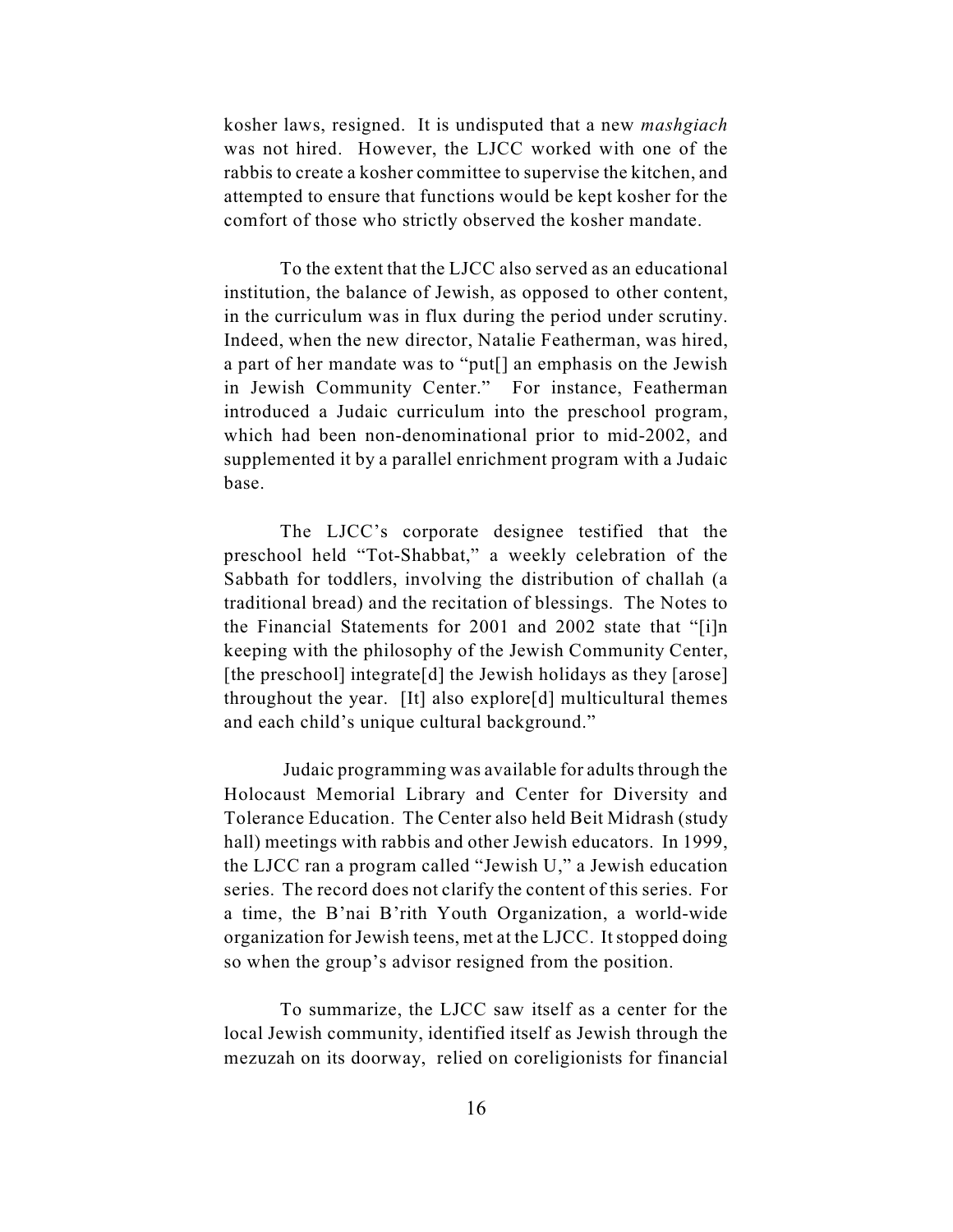support, and offered instructional programs with a Jewish content. The Jewish religious calendar provided the rhythm for the LJCC's yearly (and even weekly) activities; the three area rabbis were involved in management decisions, including the search for an executive director; and the Board of Trustees began meetings with Biblical readings and remained acutely conscious of the Jewish character of the organization. These characteristics of the LJCC, taken together, clearly point to the conclusion that the LJCC was primarily a religious organization.

LeBoon argues that despite all this the LJCC is not sufficiently religious to qualify for Section 702 protection. She points out that it engaged in secular activities, such as lectures and instructions with no religious content, and once even rented space to a Hindu group for meetings , that its employees were overwhelmingly Gentile, that it accepted United Way funds with the promise that it would not discriminate in the funded programs, and that it failed to ban non-kosher foods. None of these factors is decisive.

First, religious organizations may engage in secular activities without forfeiting protection under Section 702. *See Hall v. Baptist Memorial Care Corp.*, 215 F.3d 618 ( $6<sup>th</sup>$  Cir. 2000) (where a college has clear religious overtones, the fact that it trains its students for health care, a secular activity, does not deprive it of Section 702 protection); *Feldstein v. Christian Science Monitor*, 555 F. Supp. 974, 977-78 (D.Mass.1983) (a newspaper with a close relationship with the Christian Science Church was allowed to discriminate in favor of co-religionists although it held itself out as an objective and unbiased reporter of world news). Of course the religious organization exemption would not extend to an enterprise involved in a wholly secular and for-profit activity. *See Townley,* 859 F.2d at 610 (declining to extend Section 702 protection to a corporation manufacturing industrial equipment that claimed a religious exemption on the basis of its owners' intent to pervade the activity with their religious belief).

Second, religious organizations need not adhere absolutely to the strictest tenets of their faiths to qualify for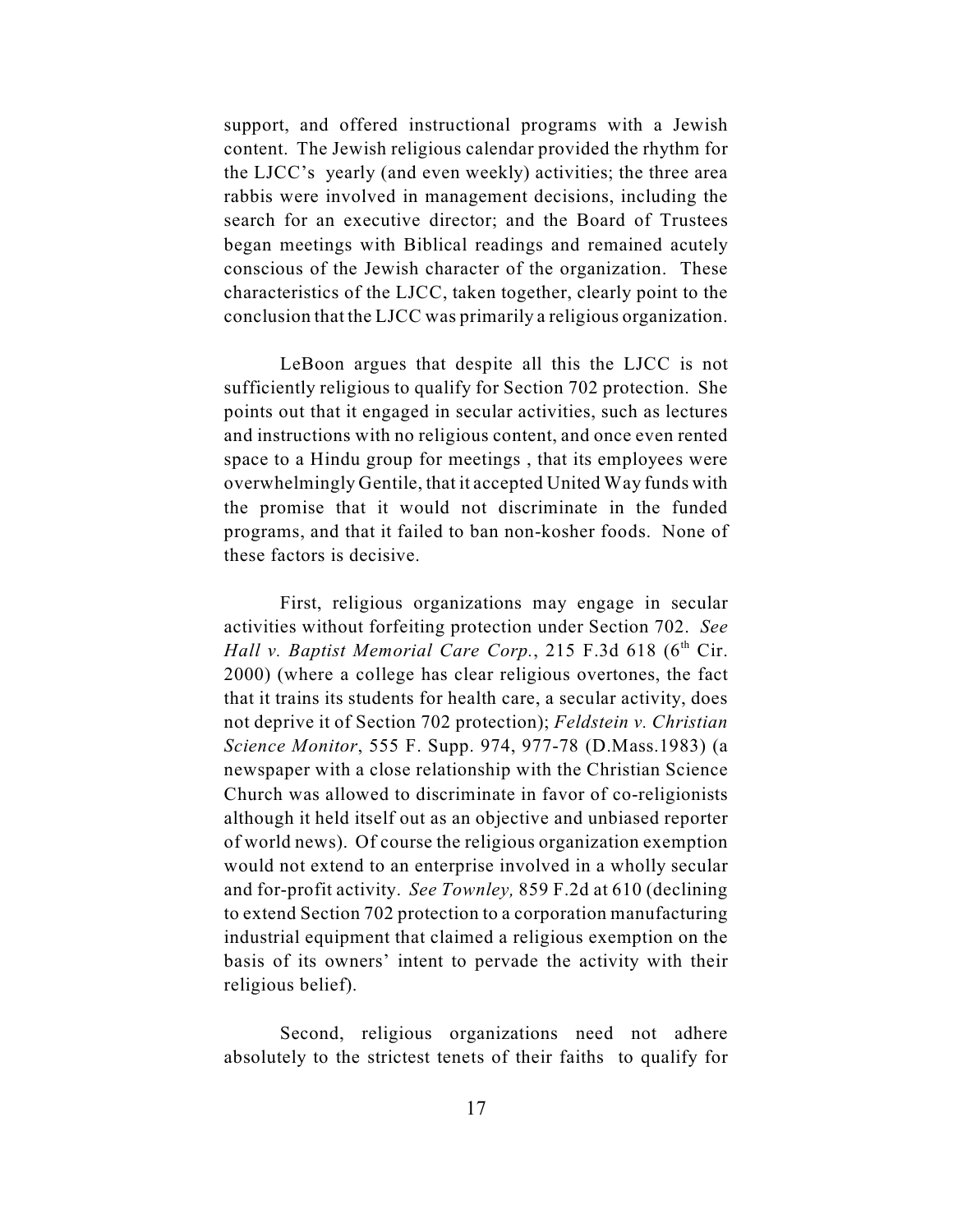Section 702 protection. *See Hernandez v. Comm'r*, 490 U.S. 680, 699 (1989) ("[i]t is not within the judicial ken to question the centrality of particular beliefs or practices to a faith, or the validity of particular litigants' interpretations of those creeds")*; Thomas v. Review Bd. of Indiana Employment Sec. Division*, 450 U.S. 707, 715-16 (1981) (declining to hold that a certain individual's belief was not "religious" for purposes of a free exercise claim because there existed interfaith differences of interpretation). For example here, the LJCC's tolerance of nonkosher foods on its premises is balanced by its continued attempt to maintain a kosher kitchen.

Third, religious organizations may declare their intention not to discriminate, as the LJCC did to the United Way and in its employee handbook, without losing the protection of Section 702. *See Hall*, 215 F.3d at 625 (Section 702 exemption could not be waived, even if the entity invoking it had "represented itself as being an equal opportunity employer and . . . received federal funds").

Fourth, the organization need not enforce an across-theboard policy of hiring only coreligionists. *Little v. Wuerl*, 929 F.2d 944, 951 (3d Cir. 1991); *Samford v. Killinger*, 113 F.3d 196, 199-200 (11th Cir. 1997) (no need for an educational institution to engage in a "strict policy of religious discrimination" to be entitled to the exemption).

We disagree with LeBoon's contention that the LJCC's willingness to welcome Gentile members and even to host Hindu services is incompatible with the view that the LJCC was a religious organization. Indeed, these characteristics are clearly tied to some of the Jewish principles that guided the LJCC – tolerance toward other faiths, healing the world, and doing the right thing.<sup>7</sup> We will not deprive the LJCC of the protection of

<sup>&</sup>lt;sup>7</sup> Although the LJCC itself acknowledges that some of these principles exist outside Judaism, to the extent that the LJCC followed them as Jewish principles this does not make them any less significant.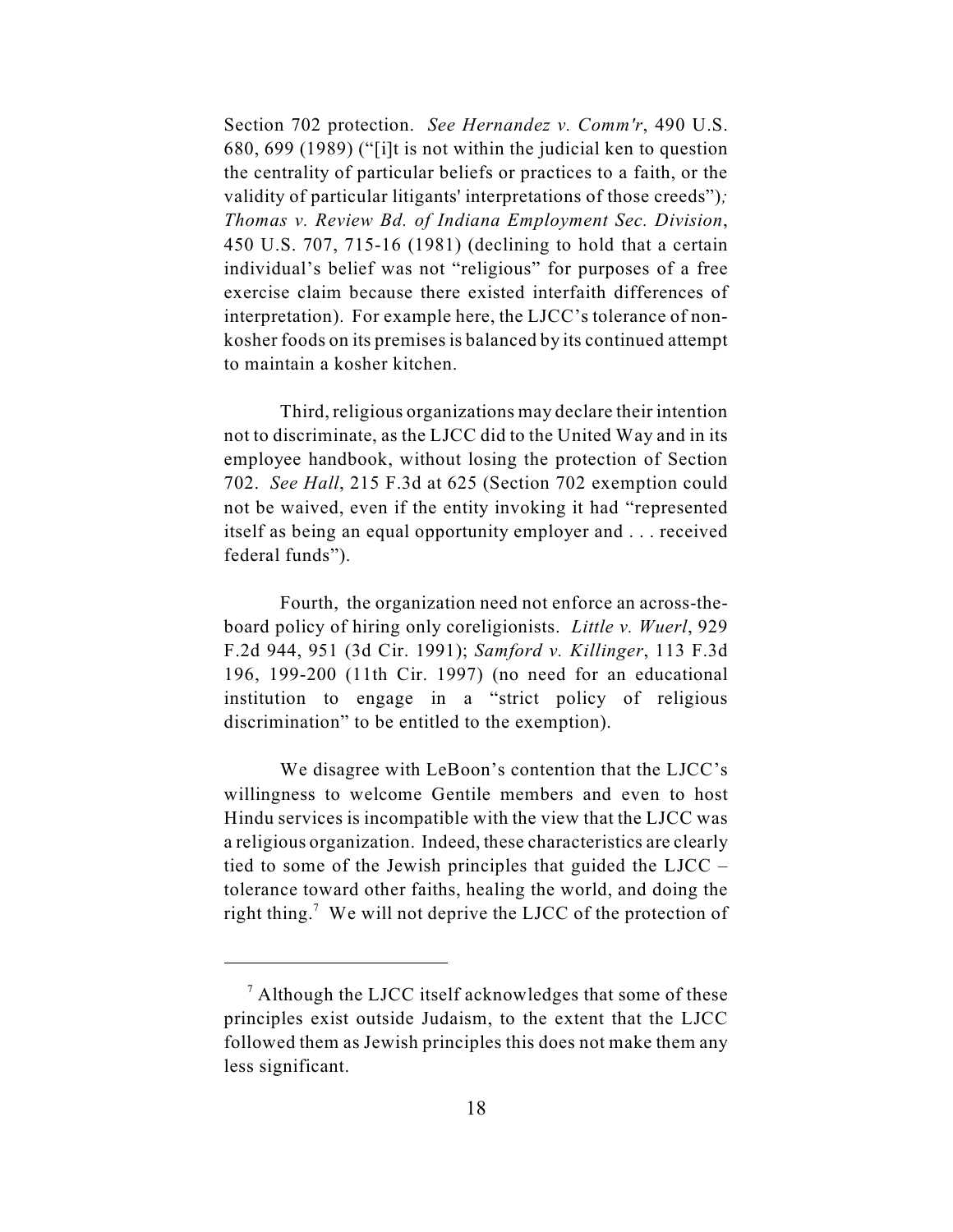Section 702 because it sought to abide by its principles of "tolerance" and "healing the world" through extending its welcome to non-Jews.

We also decline LeBoon's invitation to hold that the LJCC is a center for Jewish culture rather than religion for the reasons explained by the Magistrate Judge, namely, because to engage in such an analysis would risk precisely the sort of state entanglement with religion that the Supreme Court has repeatedly warned against. *See Amos*, 483 U.S. at 343 (Brennan, J., concurring) (noting that the determination whether a particular activity of a religious organization is religious or secular "results in considerable ongoing government entanglement in religious affairs"); *Lemon v. Kurtzman*, 403 U.S. 602, 613 (1971); *Leboon v. Lancaster Jewish Cmty. Ctr. Ass'n*, 04-cv-430, 2005 WL 387642 at \*3 n.3(E.D. Pa. Feb. 17, 2005)**.**

 Finally, we are not persuaded by the Ninth Circuit Court of Appeals' suggestion, on the basis of legislative history, that Section 702 should be understood to cover little more than formal houses of worship. *Townley*, 859 F.2d at 618. The court based this assertion on one of the congressional debates that led to the passage of the Civil Rights Act of 1964, which it summarized as follows:

> In 1963, the House Judiciary Committee drafted H.R. 7152, the bill which was the basis of much of the Civil Rights Act of 1964. Title VII of the bill included a section that stated the title would not apply to a "religious corporation, association, or society." . . . [During the House debate] Representative Purcell proposed amending H.R. 7152 to allow an educational institution to discriminate on the basis of religion if the institution was wholly or partly supported or managed "by a particular religion or by a particular religious corporation, association, or society," or if the institution's curriculum was directed toward the propagation of a particular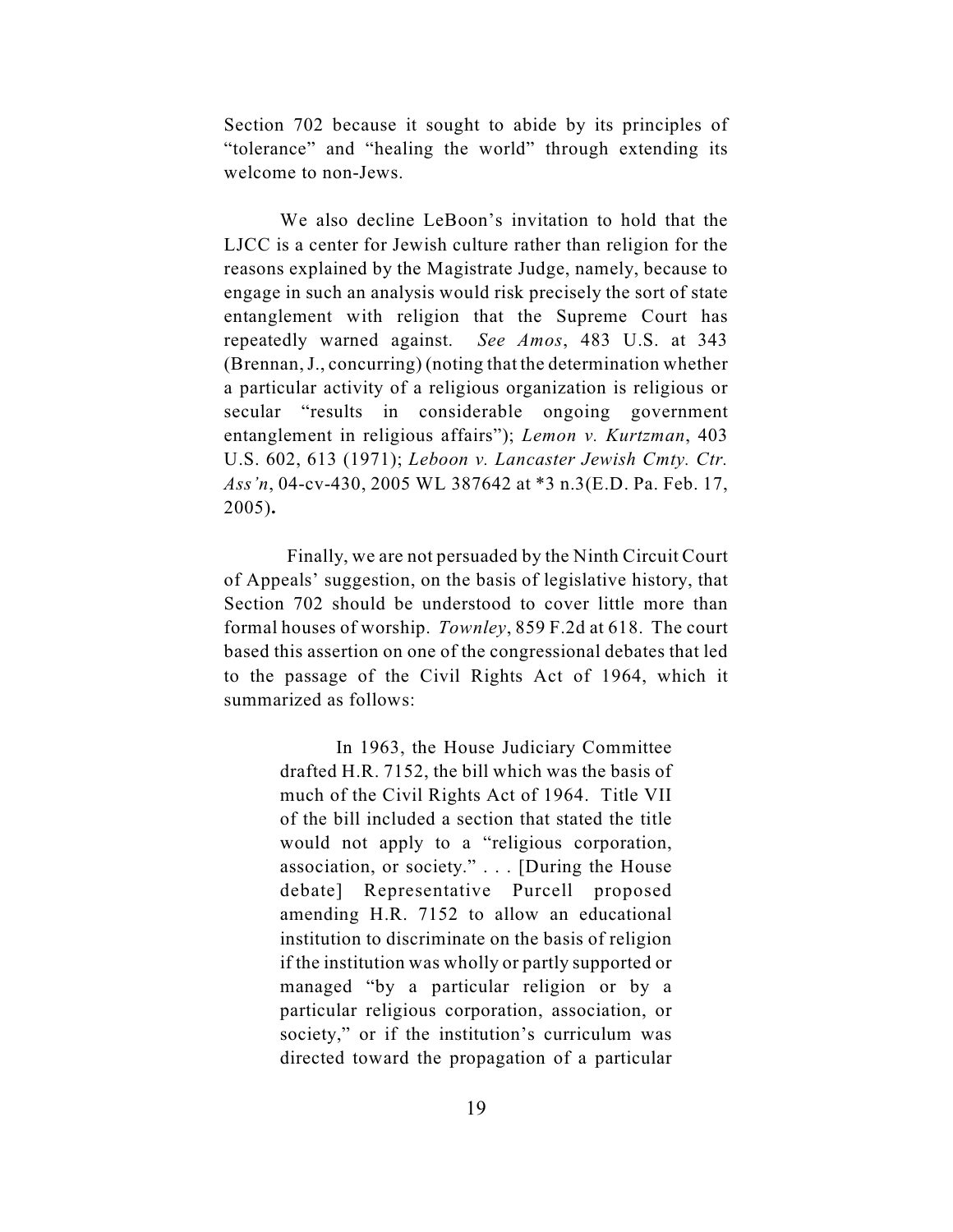religion. *EEOC Legislative History of Titles VII and XII of the Civil Rights Act of 1964*, at 3197  $(1968)$ ...

[A]n issue in the debate was whether such institutions were already protected by the "religious corporation" exemption. The consensus was that they were not protected if they were merely "affiliated" with a religious organization. . . .

Congress's conception of the scope of section 702 was not a broad one. All assumed that only those institutions with extremely close ties to organized religions would be covered. Churches, and entities similar to churches, were the paradigm.

*Townley*, 859 F.2d at 617-18.

The amendment was introduced and eventually approved. We do not, however, believe that this one bit of legislative history supports the assertion in *Townley* that Congress assumed only "[c]hurches, and entities similar to churches" would be protected by the "religious corporation, association, and society" language (*i.e.*, by what is now Section 702) without the proposed amendment to the bill. *Id.* at 618. First, as *Townley* itself acknowledges, "[the] debate is far from comprehensive," and although some congressmen expressed concern that the courts would interpret the existing "religious corporation, association, or society" language narrowly and not extend the exemption to religiously affiliated colleges and schools, the perception that the language was insufficient was hardly unanimous. Indeed, the discussion was so far from enlightening on the intended beneficiaries of the protection as to prompt one Congressman to comment that "if there ever was a legislative history which became confused in less than an hour, this is it. . . . [E]very shade of opinion has been ventured on this language which is conceivable." *EEOC Legislative History* at 3204. Second, the debaters' concern overwhelmingly regarded the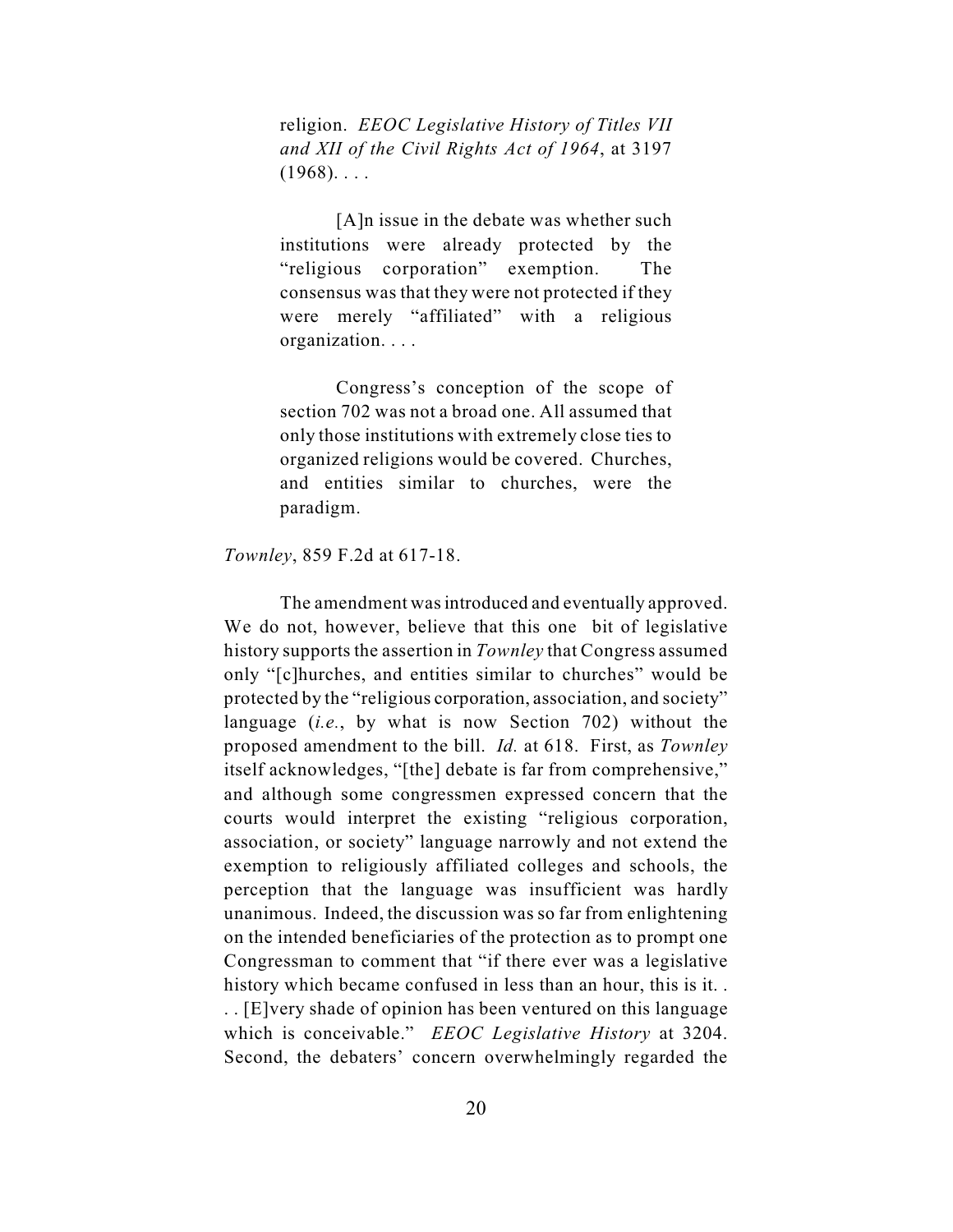ability of a *secular* educational institution teaching *secular* subjects, but affiliated with or owned by a religious order or organization, to hire preferentially persons of the same faith. *See, e.g.*, *EEOC Legislative History* at 3199 (Ouachita Baptist College), 3202 (Catholic colleges and schools). It is a large leap from acknowledging this concern, whether or not well-founded, to concluding that the Congressmen believed the existing bill to protect virtually nothing beyond formal houses of worship. In fact, the concern expressed during the debate is largely irrelevant to the question we face today, since the LJCC is readily distinguishable from the examples of schools and colleges that pepper the transcript. The LJCC's main purpose was to "enhance and promote Jewish life, identity, and continuity," not to teach calculus or chemistry, whether or not in a religious atmosphere. Thus we do not find the legislative history helpful and decline to follow the conclusion drawn from it in *Townley*.

Because, during the period under consideration, the LJCC's primary purpose was religious, we will affirm the District Court's dismissal of LeBoon's claim of religious discrimination.

## **C. Retaliation Claim**

LeBoon argues the Magistrate Judge erred in granting summary judgment for the LJCC on her claim of retaliation under Title VII. The Magistrate Judge held that although LeBoon's evidence, considered in the light most favorable to her, supported the conclusion that she had opposed conduct by the LJCC that she believed to be unlawful discrimination, she had not produced enough evidence to allow a reasonable factfinder to find that she was fired because of her complaints. LeBoon contends that she has produced sufficient evidence of a causal connection. We agree with the Magistrate Judge that LeBoon cannot survive summary judgment on her claim of retaliation.

To establish a prima facie case of retaliation under Title VII, a plaintiff must show that (1) she engaged in protected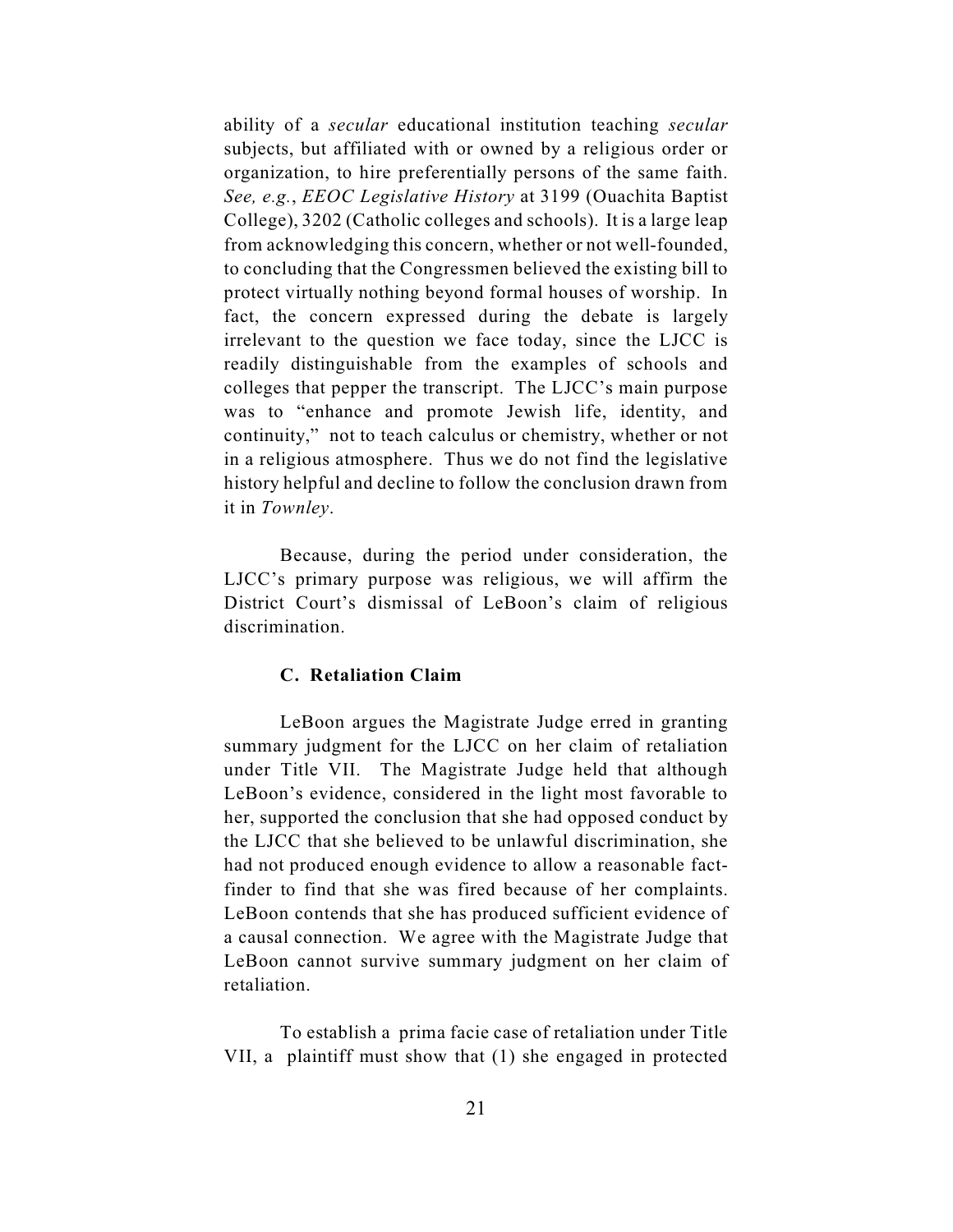activity, (2) the employer took a materially adverse action against her, and (3) there was a causal connection between the protected activity and the employer's action. *Moore v. City of Philadelphia*, 461 F.3d 331, 341-42 (3d Cir. 2006).<sup>8</sup>

LeBoon clearly suffered a materially adverse action, since she was terminated from her job. She has also proffered evidence that she engaged in activity protected by Title VII (namely, coworker Deborah Brown's affidavit that she witnessed LeBoon complaining to Featherman, at the end of May, 2002, that a certain African-American employee had been terminated because of her race). $9$  The question is whether

<sup>9</sup> Protected activity for purposes of a prima facie case of retaliation does not mean a formal action against the employer. "Opposition" to discrimination under the retaliation provision "can take the form of informal protests of discriminatory employment practices, including making complaints to management." *Moore v. City of Philadelphia*, 461 F.3d 331, 343 (3d Cir.2006) (internal citation and quotation marks omitted.) In addition, the plaintiff making a retaliation claim need not prove the merits of the underlying discrimination complaint, but only that a reasonable person in these circumstances would have concluded that the employer was engaging in discriminatory conduct. *Id.* at 344. Here, LeBoon's belief was not clearly unreasonable, although the terminated co-worker had taken an unauthorized day off immediately before being fired.

LeBoon also claims that she complained to Featherman and others about six months before her termination about the firing of an employee who may have had a speech impediment,

<sup>&</sup>lt;sup>8</sup> In order to show that she was terminated because of her complaints about the firing of her coworkers, LeBoon need not prove that retaliation was the *sole* reason for the LJCC's decision; she must prove, however, that it was a *determinative factor* of the employment decision, meaning that she would not have been terminated but for her protected activity. *Watson v. SEPTA*, 207 F.3d 207, 215 (3d Cir. 2000); *Caver v. City of Trenton*, 420 F.3d 243, 267 (3d Cir. 2005).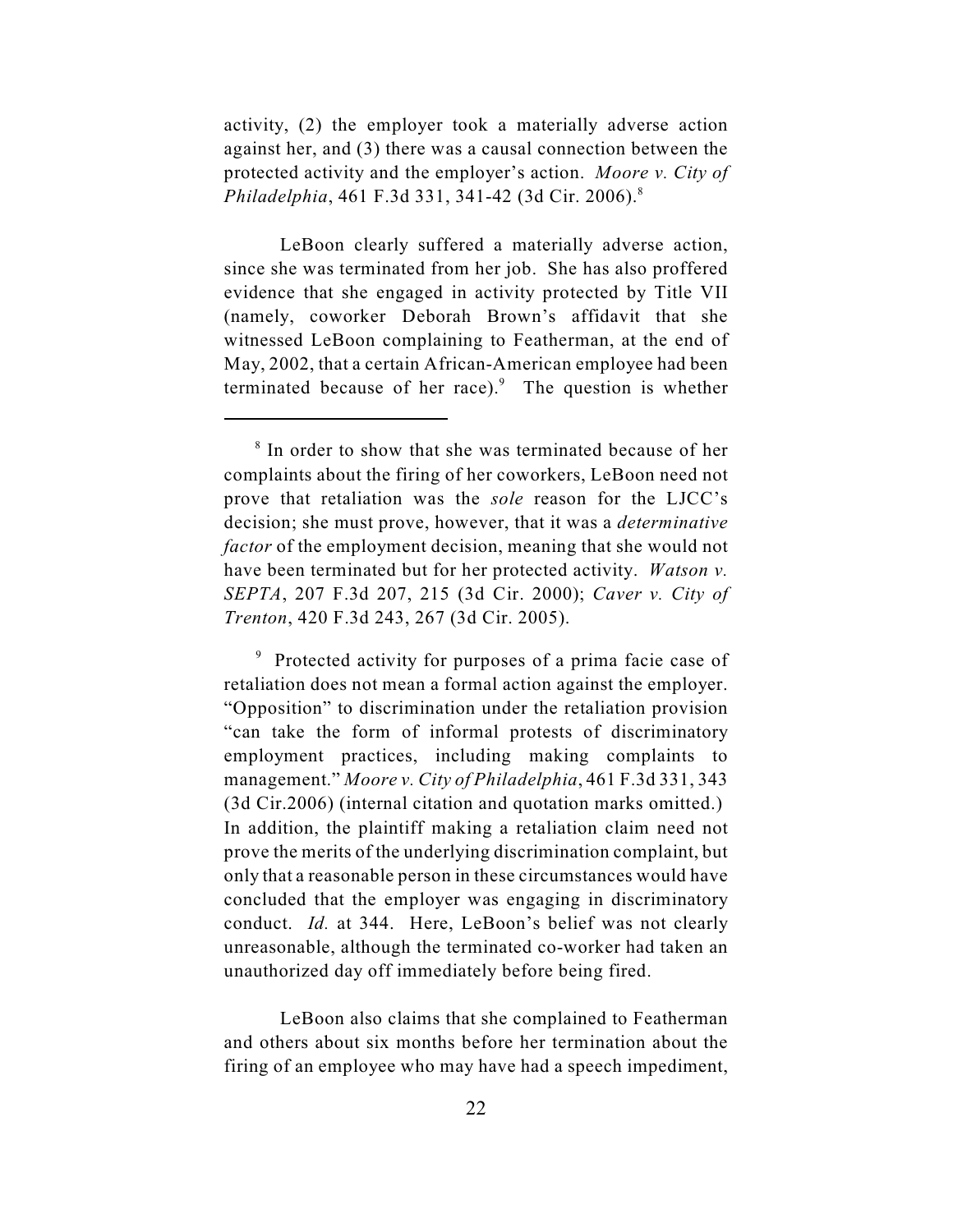LeBoon has placed enough evidence in the record to create a genuine issue of material fact as to whether there was a causal link between her complaints and her termination. We hold that she has not.

LeBoon argues that the causal link is established by the temporal proximity of her complaint to her termination (three months) and by several episodes in the intervening periods that show that her relationship with Featherman deteriorated after her complaint. The LJCC disagrees.

We consider "a broad array of evidence" in determining whether a sufficient causal link exists to survive a motion for summary judgment. *Farrell v. Planters Lifesavers Co.*, 206 F.3d 271, 284 (3d Cir. 2000). Where the temporal proximity between the protected activity and the adverse action is "unusually suggestive," it is sufficient standing alone to create an inference of causality and defeat summary judgment. *See Clark County School Dist. v. Breeden*, 532 U.S. 268, 273-74 (2001) (temporal proximity alone, when "very close," can in some instances establish a prima facie case of retaliation); *Jalil v. Avdel Corp.*, 873 F.2d 701, 708 (3d Cir. 1989) (reversing summary judgment in favor of the defendant where plaintiff had been discharged two days after his employer's receipt of his EEOC claim). Where the temporal proximity is not "unusually suggestive," we ask whether "the proffered evidence, looked at as a whole, may suffice to raise the inference." *Farrell*, 206 F.3d at 280 (internal citation and quotation marks omitted). Among the kinds of evidence that a plaintiff can proffer are intervening antagonism or retaliatory animus, inconsistencies in the employer's articulated reasons for terminating the employee, or any other evidence in the record sufficient to support the inference of retaliatory animus. *Id.* at 279-81. *See also*

custodian Troy Rollman. There is no support for this in the record beyond LeBoon's own testimony; in any event, any claim of retaliation based on this alleged complaint would fail for the same reasons as the claim related to the termination of LeBoon's African-American coworker.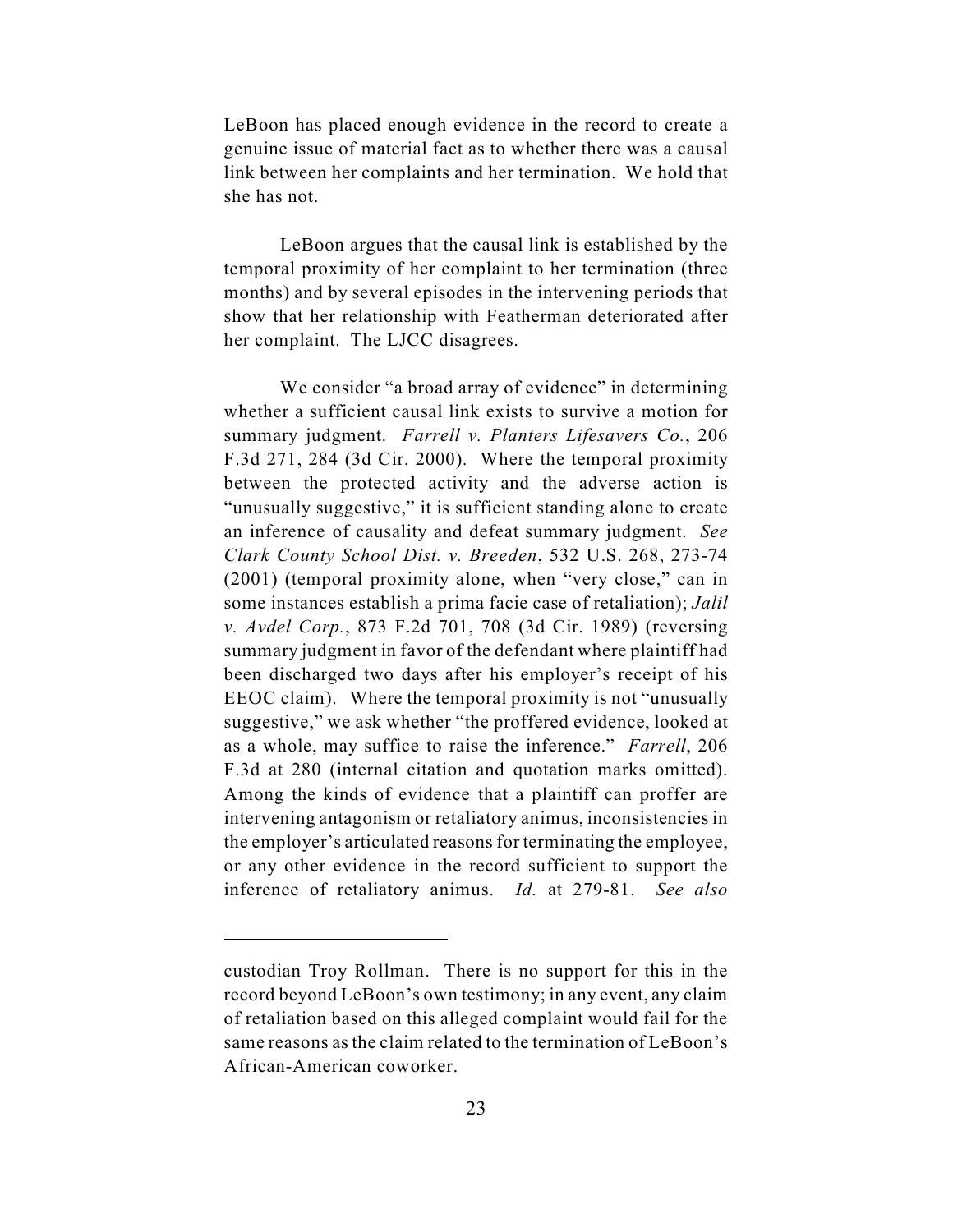*Anderson v. Liberty Lobby, Inc.*, 477 U.S. 242, 252 (1986) ("The mere existence of a scintilla of evidence in support of the plaintiff's position will be insufficient; there must be evidence on which the jury could reasonably find for the plaintiff.").

Although there is no bright line rule as to what constitutes unduly suggestive temporal proximity, a gap of three months between the protected activity and the adverse action, without more, cannot create an inference of causation and defeat summary judgment. *See Clark County School Dist*. 532 U.S. at 273 (citing favorably *Richmond v. ONEOK, Inc.*, 120 F.3d 205, 209 (10th Cir.1997), which rejected such an inference where the events were three months apart); *Andreoli v. Gates*, 482 F.3d 641, 650 (3d Cir. 2007) (five-month time period between employee's complaint and first adverse action was, without additional evidence, insufficient to raise an inference of causation). Thus we ask whether there is sufficient evidence in the record for a reasonable fact-finder to determine that LeBoon's termination was caused by her complaint about the termination of her coworker.

LeBoon has presented evidence of her strained relationship with Featherman during the last several months of her employment. It is undisputed, however, that LeBoon started having difficulties with Featherman almost immediately upon Featherman's appointment as Executive Director. In January, 2002, she expressed her disagreement with the LJCC's hosting of a Messiah Truth Project meeting; in February, she complained to Featherman about accounting irregularities (and also reported them to a Pennsylvania hotline); also in February, she was relieved of the facility management aspects of her position; in April or May, 2002, the security of the business office, for which LeBoon was responsible, was compromised, and as a result LeBoon established a home office; LeBoon and Featherman disagreed as to whether Featherman authorized this. In May, LeBoon reported to the Board Featherman's decision to offer another employee, Stefan Dabrowski, additional compensation in the form of a "reimbursement" of the health insurance premium that the LJCC did not have to pay because he had opted out of insurance, and also Featherman's backdating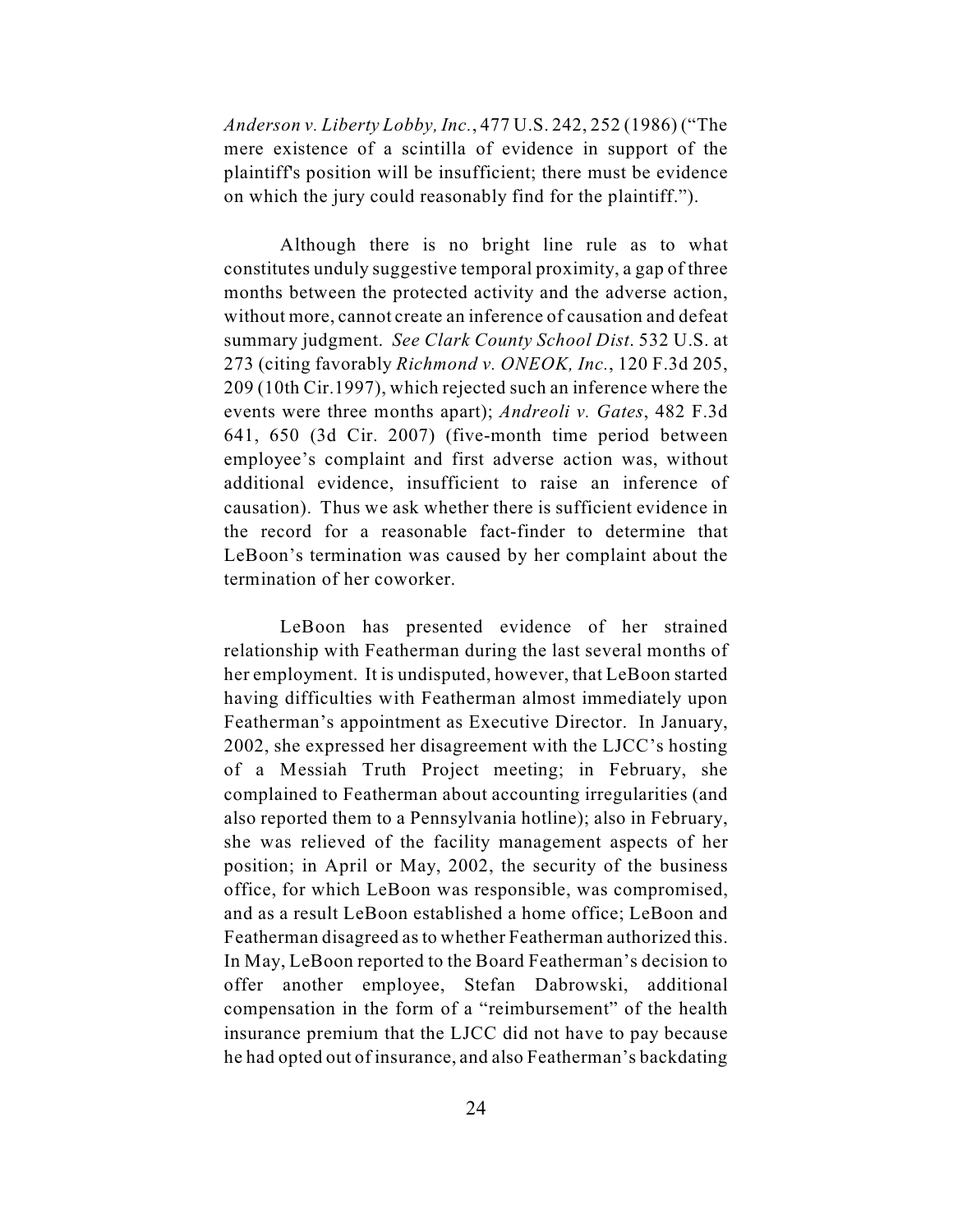of a memo to the personnel file about this decision. Featherman was forced to explain herself to the Board in a memorandum. Also in May, the Joint Personnel Committee sent a memorandum to the Board expressing its concern with Featherman's actions, several of which were reported by LeBoon. The memorandum memorializes another instance of conflict between Featherman and LeBoon, arising from LeBoon's request that Featherman formalize a reprimand to another employee. Again in the same month, the LJCC received payment of a grant meant for an elevator in response to invoices sent by Featherman, and LeBoon called the grantor to state the elevator work had not yet begun. The grantor wrote Featherman to return the money on June 3, only a few days after LeBoon's African-American coworker was terminated; LeBoon testified that Featherman must have known LeBoon had caused the request for the grant to be returned.

None of the events after LeBoon's complaint about the termination of her coworker in late May, 2002, show a qualitatively different relationship between LeBoon and Featherman. The record includes evidence that Featherman asked LeBoon to report to Dabroski rather than directly to her (a change which, according to LeBoon herself, was in response to her insistence on reporting Featherman's irregularities to the Board); that LeBoon again complained to an official of the LJCC about an irregularity involving an employee's time sheets, which caused Featherman to tell LeBoon to stop "snooping around her employees"; and that, two weeks before being fired, LeBoon wrote a memo to Featherman recording her compliance with Featherman's request that Dabrowski be paid as yet unearned vacation pay. The record also shows that another employee, Deborah Brown, resigned in June, explaining in her letter of resignation that Featherman had told Brown she could no longer trust her because Brown reported her grievances regarding Featherman to the Personnel Committee.

Thus, although the evidence in the record clearly shows a tense relationship between LeBoon and Featherman, it does not sustain the inference that it was caused by LeBoon's protected activity. Rather, there is a clear pattern of LeBoon's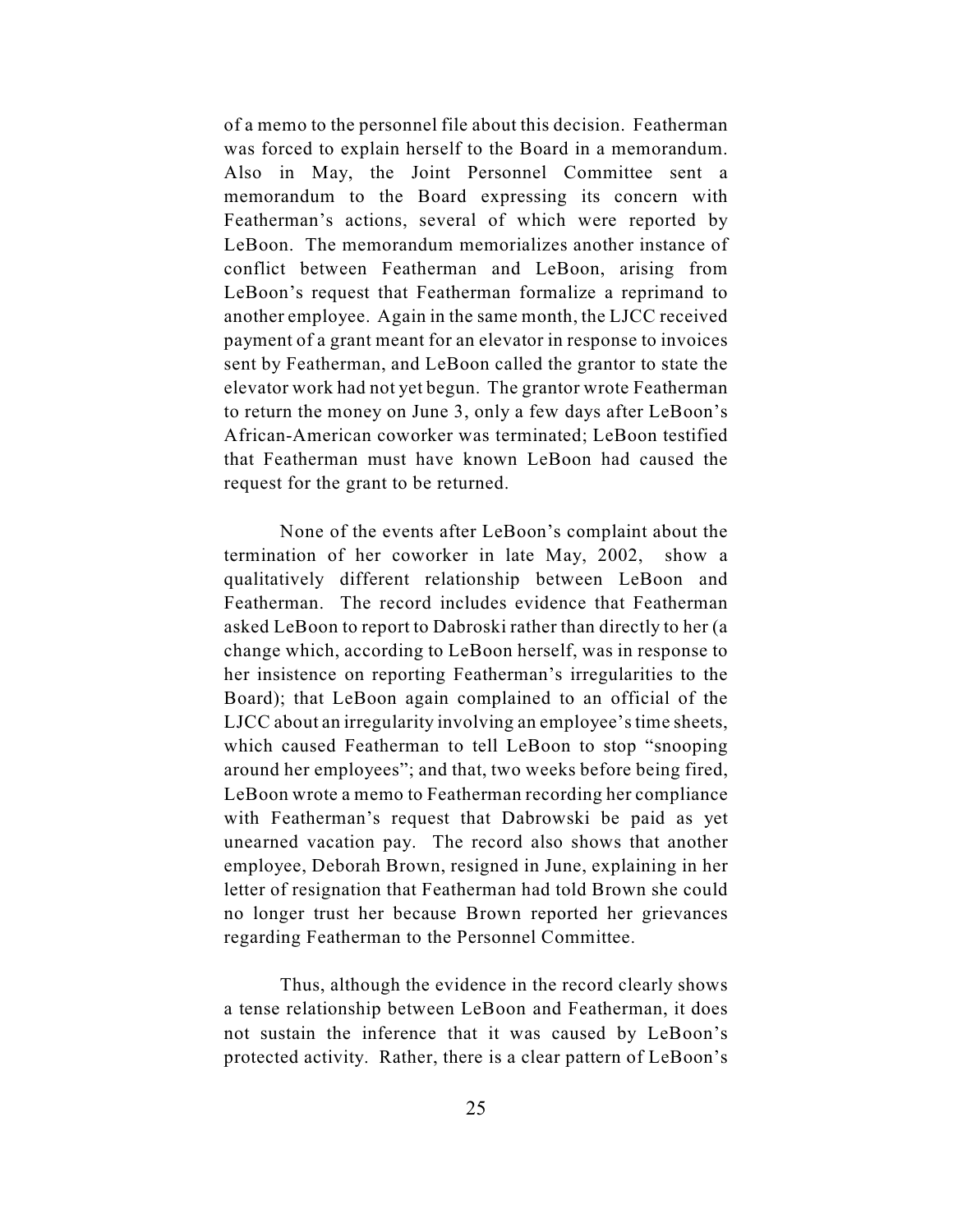complaining to Board members about Featherman or insisting on respect for formalities and Featherman's displeasure at these reports and limitations on her authority even before any mention of possible discriminatory conduct on the part of the LJCC; there are also clear indications that LeBoon was not the only person who suffered the consequences of complaining to the Board about Featherman.

LeBoon argues that she can show causation because of inconsistencies in the LJCC's explanations for her termination.<sup>10</sup> She contends that the LJCC did not save any money by terminating her, since it paid those who took over her tasks more than it saved.

There can be no serious dispute that the LJCC was in dire financial straits during the relevant period. The Board minutes reflect an increasing preoccupation with the LJCC's chances of survival; at the Board meeting held four days before LeBoon's termination, the treasurer reported the LJCC did not "have enough to get through another month," and the possibility of declaring bankruptcy was considered. As to the redistribution of LeBoon's duties, after LeBoon's termination the bookkeeping was done by Featherman, Dabroski, and some volunteers; it was not until the merger creating the Jewish Alliance of Lancaster that two different employees took over the duties that had been LeBoon's. Although financial difficulties in themselves do not explain why LeBoon in particular was fired, the LJCC's explanation is not so inconsistent or incongruous, in the absence of any other evidence, as to give rise to an inference that LeBoon was terminated because of her protected activity.

 $10$  Although an examination of the employer's proffered legitimate reason for the adverse action is frequently delayed until the second and third parts of the familiar *McDonnell Douglas* burden-shifting framework in pretext cases, "evidence supporting the prima facie case is often helpful in the pretext stage and nothing about the *McDonnell Douglas* formula requires us to ration the evidence between one stage or the other." *Farrell*, 206 F.3d at 286.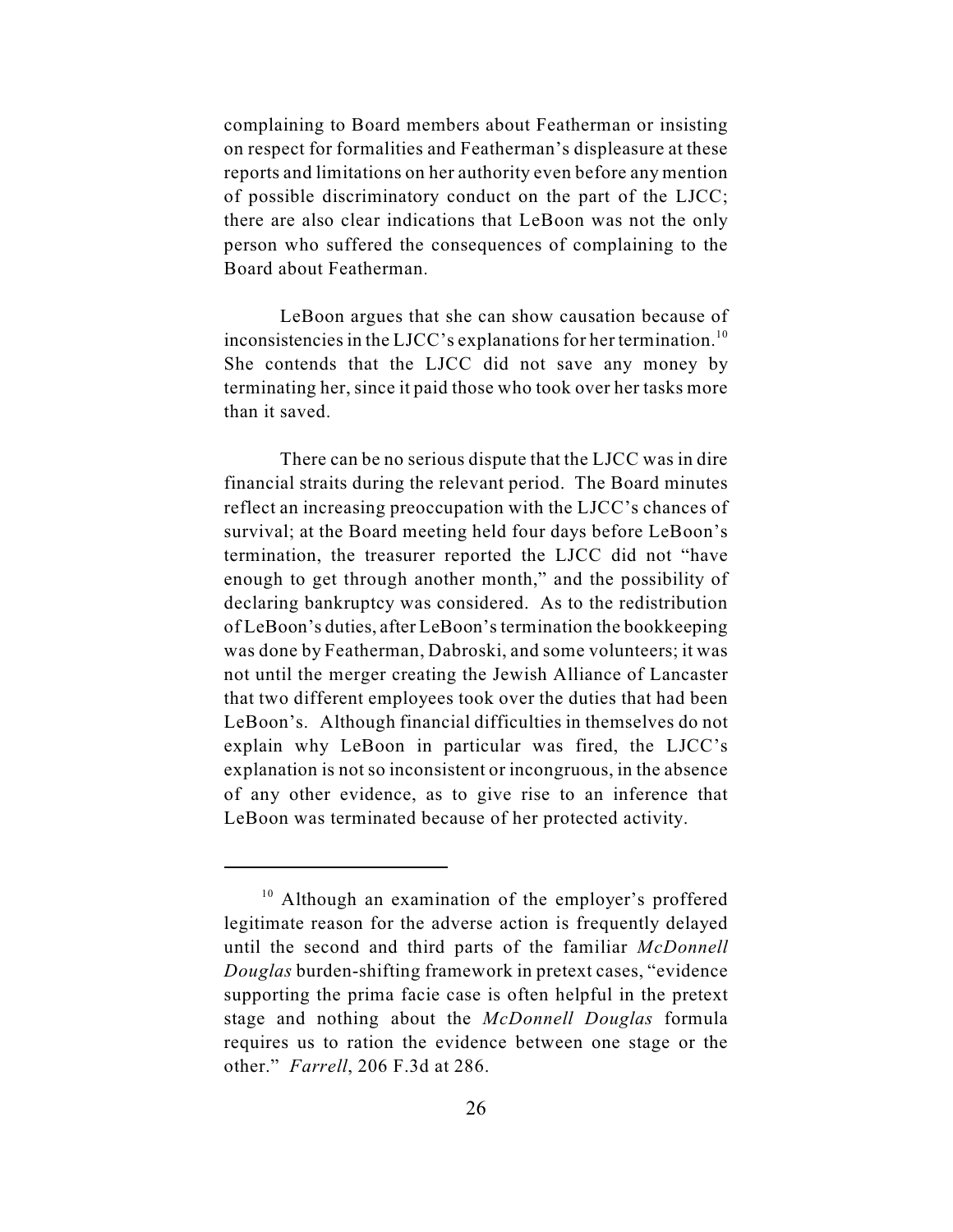We agree with the District Court that no reasonable jury could find that LeBoon's termination was caused by her complaint about the termination of an African-American coworker, and will affirm the grant of summary judgment on LeBoon's retaliation claim.

# **D. The District Court's Denial of LeBoon's Motion to Reopen Discovery**

The final question before us is whether the District Court erred by denying LeBoon's motion to reopen discovery to allow the deposition of David Goodman, a person affiliated with the Messiah Truth Project, after he had been located.

A district court's denial of discovery is reviewed for abuse of discretion. *United States v. Hedaithy*, 392 F.3d 580, 605 (3d Cir. 2004). Here, LeBoon moved to reopen discovery in February, 2005, over two months after the close of discovery. At the time of her motion, LeBoon had filed a motion for summary judgment, indicating that, from her perspective, the record was sufficient to warrant relief in her favor. *See Bencivenga v. Western Pa. Teamsters & Employees*, 763 F.2d 574, 576 (3d Cir. 1985). In addition, she did not file an affidavit indicating that she needed additional discovery to respond to the LJCC's motion for summary judgment, as provided under Federal Rule of Civil Procedure 56(f). *See Radich v. Goode*, 886 F.2d 1391 (3d Cir. 1989) (district court did not abuse discretion by granting summary judgment despite appellant's contention that more discovery was needed when appellant failed to comply with Rule 56(f) and specify with particularity what discovery was needed). We conclude, therefore, that the Magistrate Judge did not abuse his discretion in denying LeBoon's motion.

#### **IV. Conclusion**

For the reasons stated above, we will affirm the District Court's order denying LeBoon's motion for summary judgment and granting summary judgment to the Lancaster Jewish Community Center.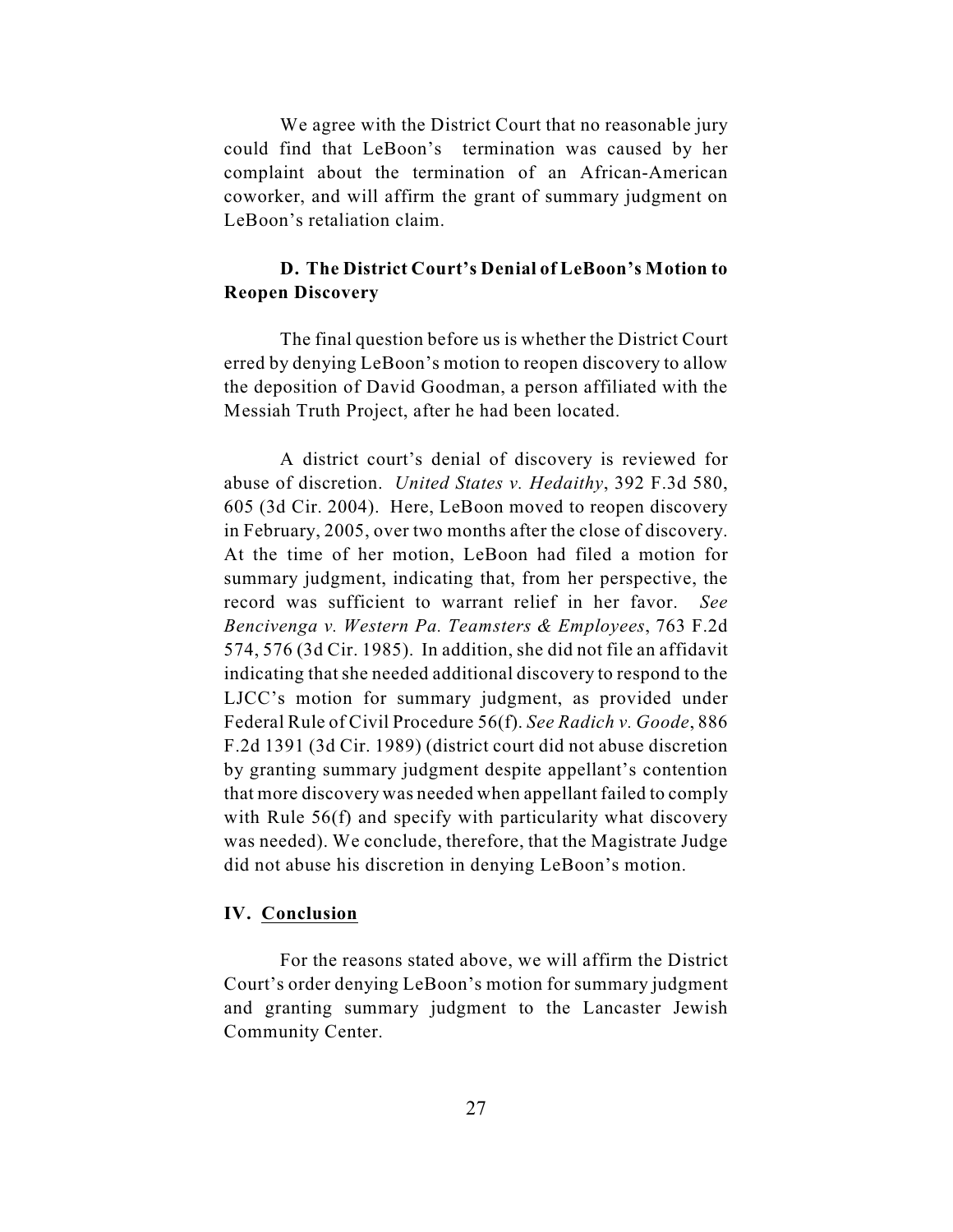## **05-2073**

# RENDELL, *Circuit Judge*, dissenting*.*

This case presents an issue of statutory interpretation. As the majority points out, Title VII "does not define what constitutes 'a religious corporation, association, educational institution, or society.'" Maj. Op. at 12. Our task, therefore, is to determine what Congress meant when it employed those words and provided that the hiring and firing decisions of such entities should be immune fromsuits alleging discrimination on the basis of religion. Rather than inquire into Congress's intent, however, the majority refers with broad brush to the approaches taken by other courts, fails to give serious consideration to the relevant legislative history, and embraces a hybrid-scattershot test that examines whether the Lancaster Jewish Community Center ("LJCC") kept a kosher kitchen, affixed a mezuzah to its doorway or recorded its board meetings using the Hebrew calendar. From the particulars of the LJCC's operation, the majority concludes that the LJCC is Jewish enough to qualify as a "religious corporation."

I suggest that the majority's analysis and ultimate ruling disregard basic canons of statutory interpretation, invite illadvised judicial forays into the minutiae of private religious practice and, worst of all, sanction discriminatory employment decisions that go far beyond those Congress intended to exempt from Title VII. Therefore, I must respectfully dissent from this aspect of the majority's opinion. $11$ 

 $11$  do not disagree with the majority's rulings with respect to parts I, II.A, II.C and II.D.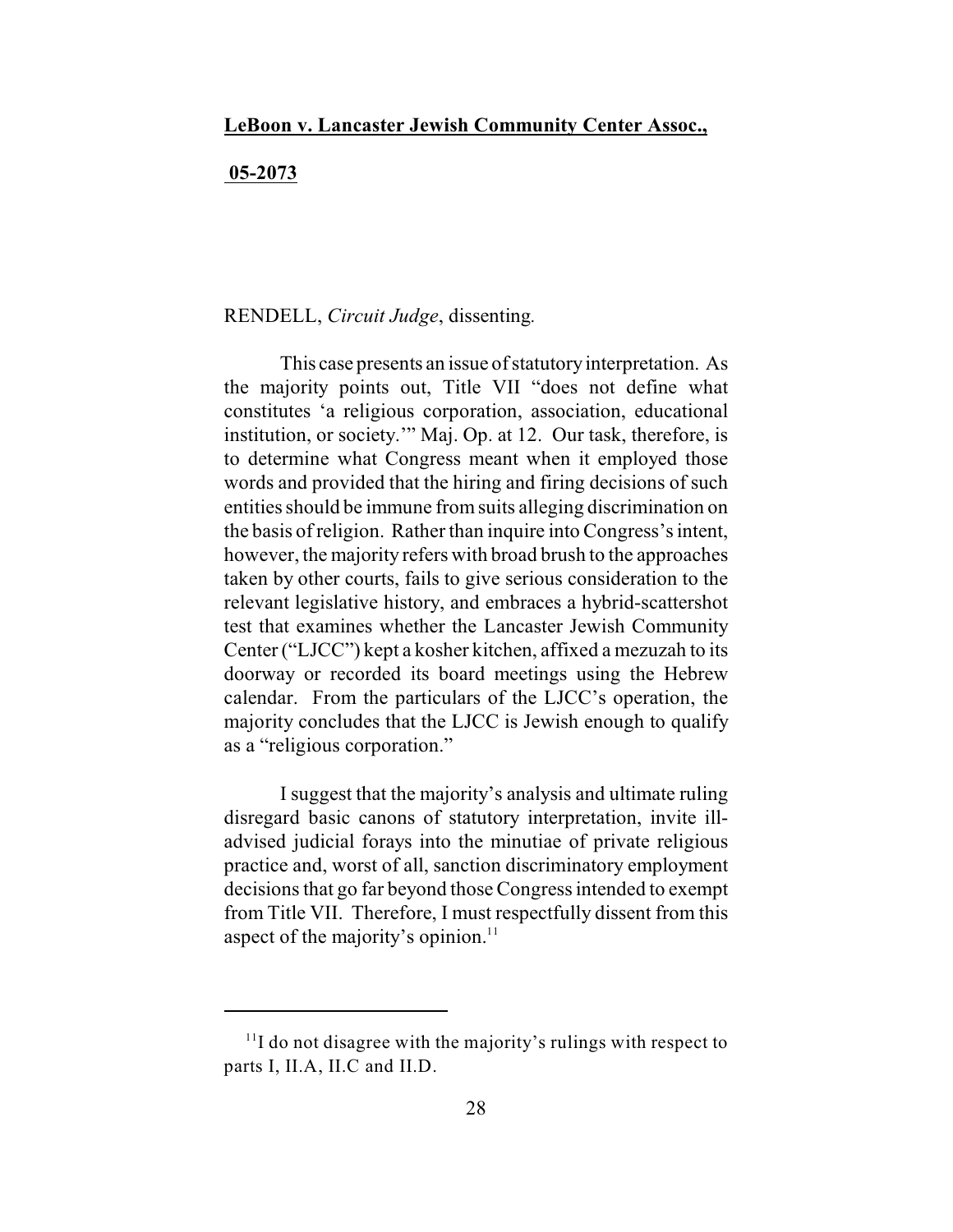We come to this issue *tabula rasa*. As I noted above, Congress did not include within Title VII a definition of the term "religious corporation." *See* Maj. Op. at 19-21. Nor have we yet had occasion to consider the meaning of that phrase. Indeed, a survey of our sister courts of appeals reveals that "[t]here is little precedent on the meaning of 'religious corporation' under [§ 702(a)]." *Fike v. United Methodist Children's Home of Va., Inc.*, 547 F. Supp. 286, 290 (E.D. Va. 1982); *see also EEOC v. Townley Eng'g & Mfg. Corp.*, 859 F.2d 610, 618 (9th Cir. 1988) (noting that "the case law on this question is not very helpful"). Nevertheless, this lack of authority does not diminish our responsibility to interpret "religious corporation" in a way that "give[s] effect to Congress's intent." *Rosenberg v. XM Ventures*, 274 F.3d 137, 141 (3d Cir. 2001).

It is axiomatic that, when the meaning of a phrase employed by Congress is undefined and unclear, we must begin our efforts to determine its meaning with a review of the relevant legislative history. "The Supreme Court has repeatedly stated: 'Where . . . the resolution of a question of federal law turns on a statute and the intention of Congress, we first look to the statutory language and then to the legislative history if the statutory language is unclear.'" *Murphy v. Dalton*, 81 F.3d 343, 350 (3d Cir. 1996) (quoting *Blum v. Stenson*, 465 U.S. 886, 896 (1984)); *see also United States v. Gregg*, 226 F.3d 253, 257 (3d Cir. 2000) ("Where the statutory language does not express Congress's intent unequivocally, a court traditionally refers to the legislative history and the atmosphere in which the statute was enacted in an attempt to determine the congressional purpose."); *Dir., Office of Workers' Comp. Programs v. Sun Ship, Inc.*, 150 F.3d 288, 291 (3d Cir. 1998) ("If the statutory language is ambiguous, we look to legislative history to determine congressional intent."). The majority fails to take even this most basic step, referring in conclusory fashion to the analysis of the legislative history supplied by another court. Maj. Op. at 19-21. A thorough analysis of the legislative history makes clear that Congress intended the phrase "religious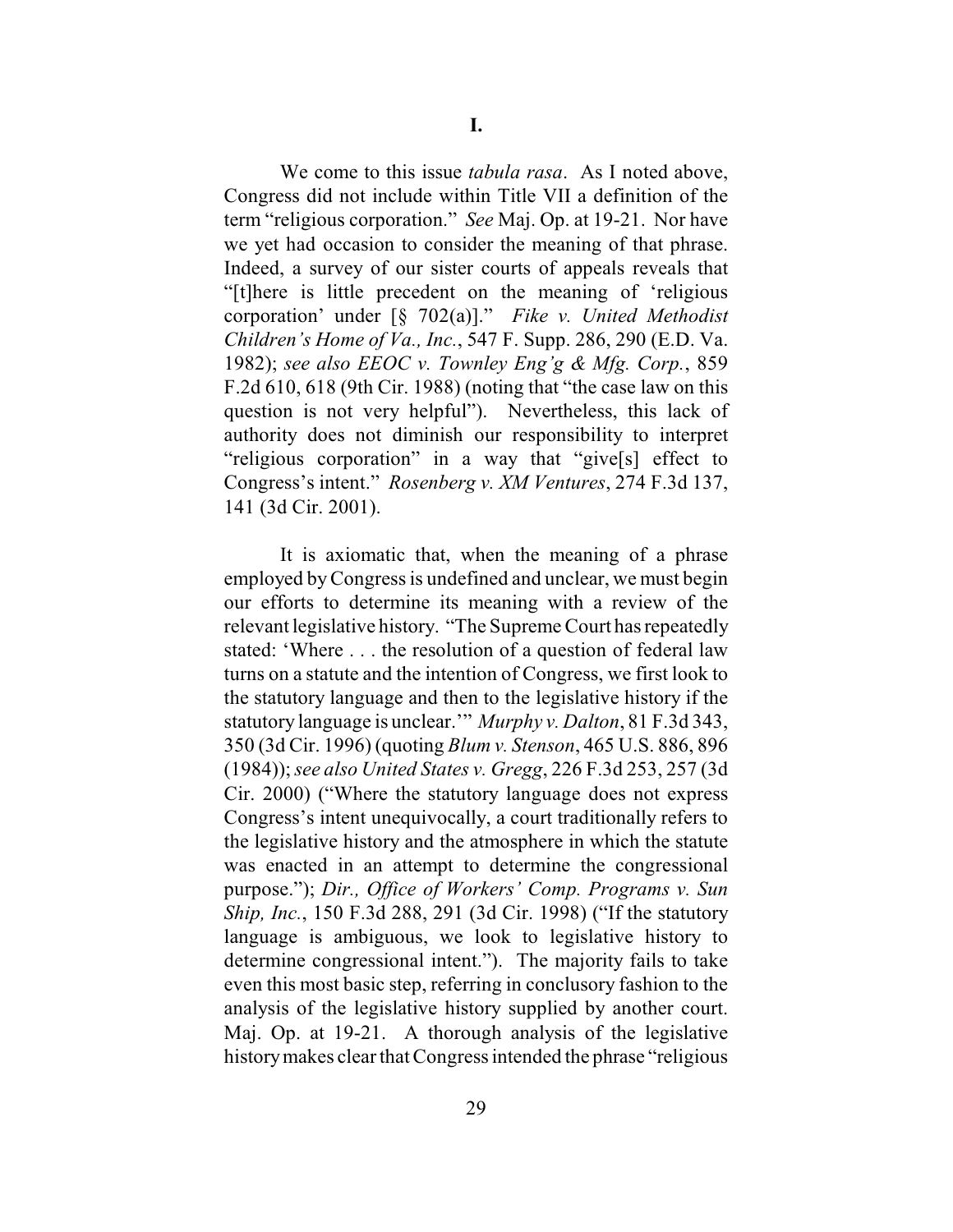corporation" to mean those organizations funded or controlled by a religious group.

# **II.**

The current version of Title VII includes two exemptions pertinent to this case. The first is located in  $\S$  702(a) and provides that the anti-discrimination provisions of Title VII "shall not apply . . . to a religious corporation, association, educational institution, or society." The second is located in  $§ 703(e)(2)$  and provides that

> it shall not be an unlawful employment practice for a school, college, university, or other educational institution or institution of learning to hire and employ employees of a particular religion if such school, college, university, or other educational institution or institution of learning is, in whole or in substantial part, owned, supported, controlled, or managed by a particular religion or by a particular religious corporation, association, or society, or if the curriculum of such school, college, university, or other educational institution or institution of learning is directed toward the propagation of a particular religion.

While Title VII's drafters included the § 702(a) exception in the first draft of H.R. 7152 – "the bill which was the basis of much of the Civil Rights Act of 1964," *Townley*, 859 F.2d at  $617$  – they did not include the § 703(e)(2) exception. Fearing that  $\S 702(a)$  would not include situations in which an educational institution had aligned itself with a particular faith, but was *not* fully owned or supported by that faith, Representative Graham Purcell offered an amendment that would create the exception now located in  $\S 703(e)(2)$ . At issue in the floor debate over the Purcell Amendment was whether it was necessary  $-$  that is, whether the exemption located under  $\S$  702(a) was already sufficient to cover the relationships of concern to Rep. Purcell. Or course, Rep.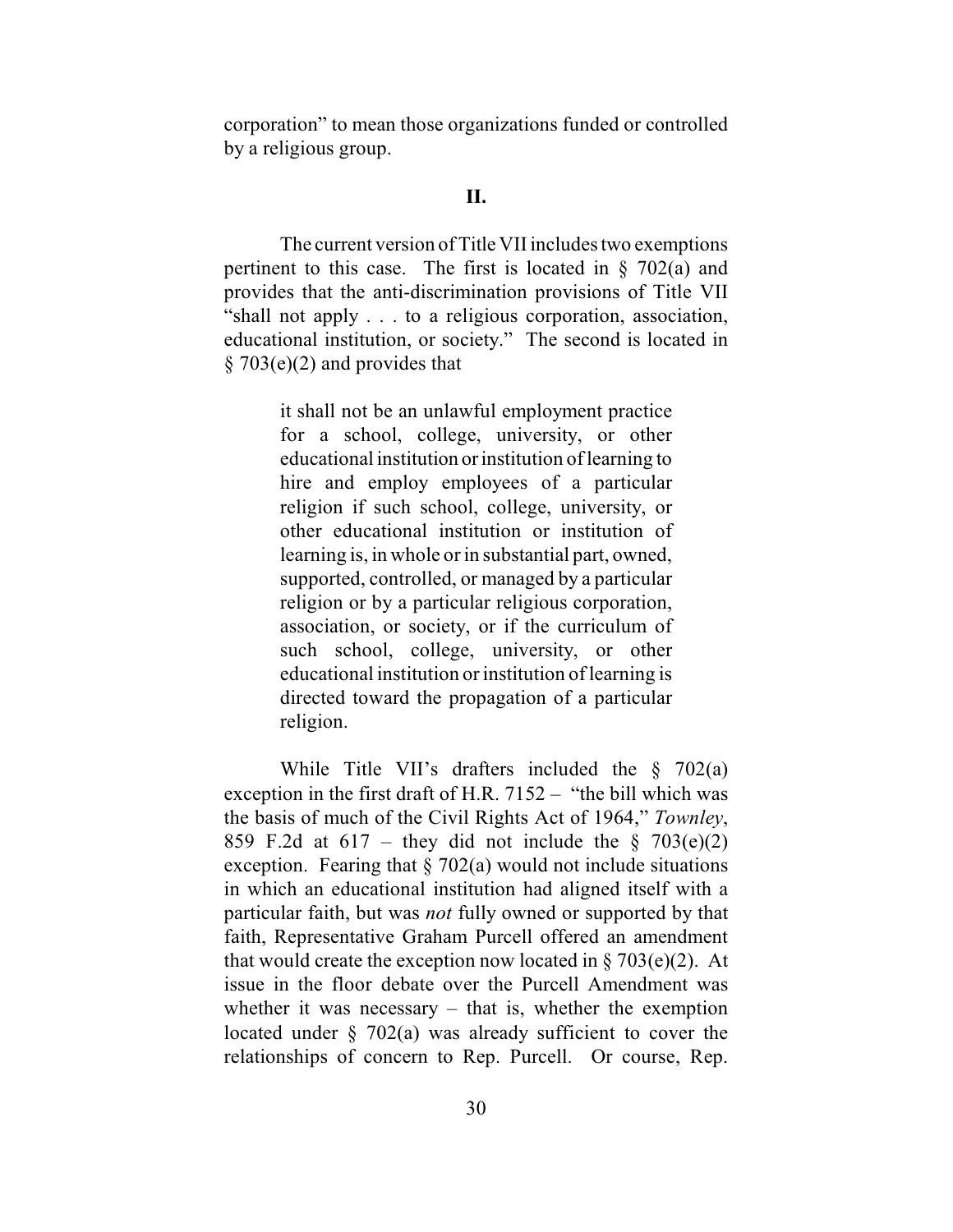Purcell believed that it was not and, in support of his argument, said:

> In my study of the bill, I discovered that generally the church-affiliated schools and colleges that are not protected by these two attempts to exempt them.

> Almost without exception, the term "religious corporation" would not include church-affiliated schools unless this definition should received the most liberal possible interpretation by the courts. Actually most church-related schools are chartered under the general corporation statutes as nonprofit institutions for the purpose of education.

# *EEOC Legislative History of Titles VII and XI of the Civil Rights Act of 1964*, at 3197 (1968) (emphasis added).<sup>12</sup>

Later in the debate, Representative Herbert Ray Roberts rose to inquire about the status of a religious orphanage in his district and whether it would be considered exempt under § 702(a). In response, Representative Franklin Delano Roosevelt, Jr. rose and asked whether "the organization . . . [was] *wholly owned* by [the] religious order." *Id.* at 3201 (emphasis added). When Representative Roberts responded that it was, Representative Roosevelt said that it would "unquestionably" be exempt under § 702(a). *Id.* Representative Roberts rose once again to inquire about the same orphanage

 $12$ Notably, the LJCC has represented itself as an "educational" organization" before the Internal Revenue Service, *see* Appx. at 1058, and as an entity created "[t]o provide educational, recreational, social, cultural, and human services to all members of the community," before the Commonwealth of Pennsylvania Department of State, *see id.* at 1080.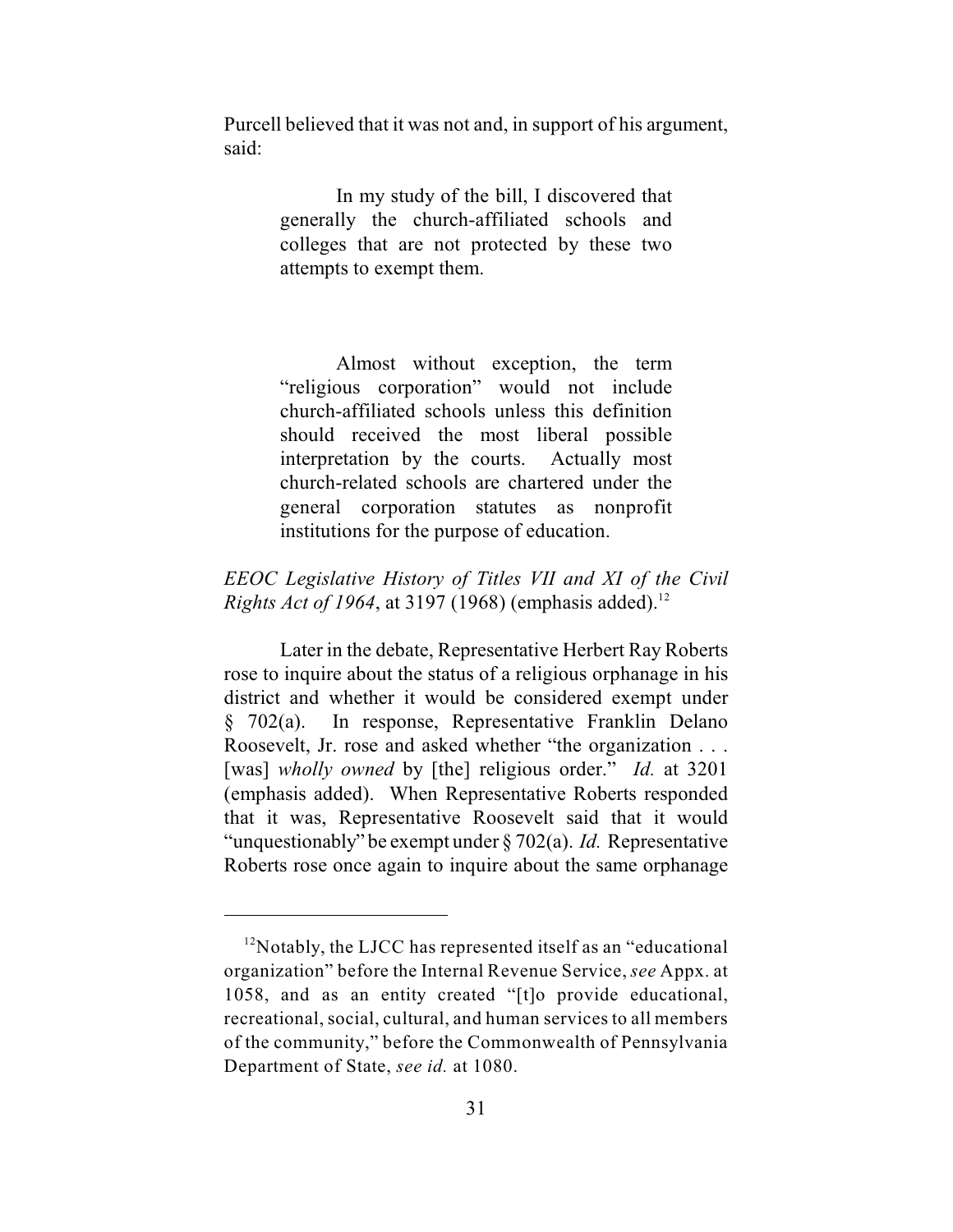and, in response, Representative Emanuel Celler, then Chairman of the Judiciary Committee and instrumental in the drafting and passage of the Civil Rights Act, rose to say that the orphanage would fall under § 702(a) "[i]f it [was] a *wholly church supported* organization, that is, a religious corporation that comes under section [702(a)]." *Id.* at 3204 (emphasis added). In short, "the consensus was that [religious corporations] were not protected [under  $\S$  702(a)] if they were merely 'affiliated' with a religious organization." *Townley*, 859 F.2d at 617.

Eventually, Congress passed the Purcell Amendment, confirming that it understood the  $\S$  703(e)(2) exemption to require a lesser degree of association between an entity and a religious sect than what would be required under  $\S 702(a)$ . This is made all the more obvious by the fact that, since  $\S$  702(a) already exempted religious "educational institution[s]," there would have been no need to create an entirely new section if Congress had already intended  $\S$  702(a) to encompass relationships in which schools or colleges were not actually owned or controlled by a formal religious organization. Therefore, the distinction between  $\S 702(a)$  and  $\S 703(e)(2)$  is that the former requires an extremely close nexus between the entity and the religion while the latter requires a lesser showing. *See, e.g.*, *Fike*, 547 F. Supp. at 290 n.3 (describing the § 703(e)(2) exemption as the "more lenient exemption" of the two). Thus,  $\S$  703(e)(2) applies only to an entity that is "in whole or in substantial part, owned, supported, controlled or managed by a particular religion," while  $\S$  702(a) requires a showing that the entity *is more than* "in substantial part, owned, supported, controlled or managed by a particular religion." This leaves very little room for an organization financially or structurally independent of a religious order to avail itself of the § 702(a) exemption.

Looking at the LJCC through thislens, there is no doubt that it does not qualify under  $\S$  702(a). With respect to governance, the LJCC, during the relevant time period, was not run by a synagogue, but by a board independently elected by the Center's members. As the majority points out, while the rabbis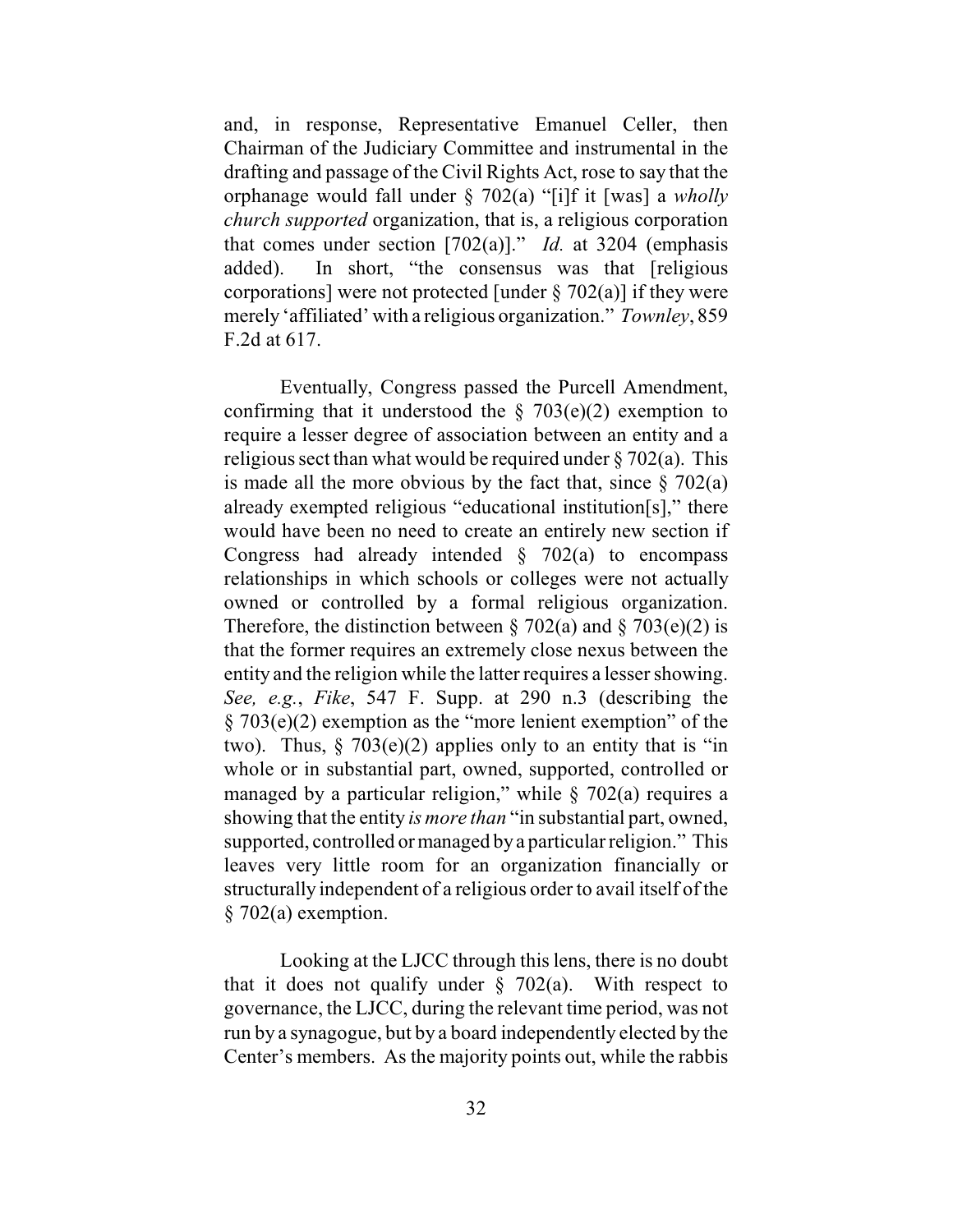from each of the three local synagogues attended board meetings, they only "played an advisory role," serving as "honorary, non-voting members" of the Board. Maj Op. at 14. With respect to financial assistance, there is simply no evidence, nor has the LJCC contended, that any of the local synagogues gave the LJCC any money in any of the years at issue. Instead, the LJCC sustained itself largely by dues and income from the rental of its facilities. The only support it received from an arguably "religious" organization was, as the majority points out, from the Lancaster Jewish Federation. *See id.* The LJCC does not argue that the Federation was akin to a synagogue. Therefore, far from being more than "in substantial part, owned, supported, controlled or managed by a particular religion," the LJCC was an independent entity not controlled by any religious sect while it employed Linda LeBoon and cannot now use § 702(a) to shield itself from LeBoon's suit.

# **III.**

The majority's discussion of the legislative history misses the point, as it fails to address the concern of the debaters that is relevant to the question before us – namely, the relationship required between an organization and its religion under §§ 702(a)  $\&$  703(e)(2). Instead, the majority notes that the representatives were concerned with "the ability of a *secular* educational institution teaching *secular* subjects, but affiliated with or owned by a religious order or organization, to hire preferentially persons of the same faith." Maj. Op. at 20-21. While the purpose of the *amendment* was, undoubtedly, to address the ability of religious schools to hire and fire preferentially, the *debate* explored the extent to which that had already been achieved by  $\S$  702(a), and it is this feature of the debate that sheds light on the meaning of that exemption.

Additionally, the majority writes that "the LJCC is readily distinguishable from the examples of schools and colleges that pepper the transcript" of the legislative history. Maj. Op. at 21. The question of whether the LJCC is "readily distinguishable" from the schools and colleges discussed in the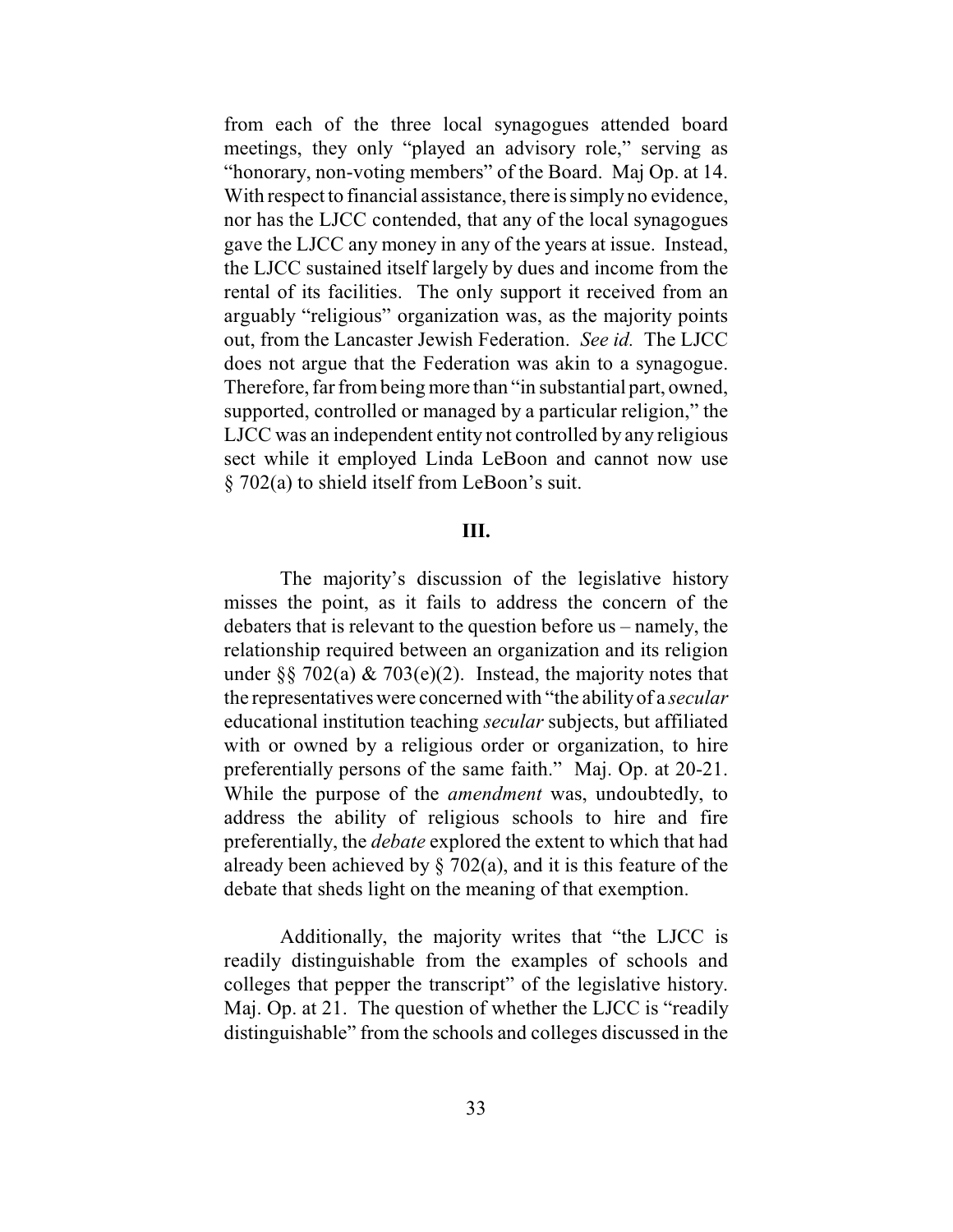debate is irrelevant because the question is not at issue.<sup>13</sup> What is important for our purposes is that the legislative history reveals what Congress understood to be the differences between the relevant exemptions, both of which refer to religious schools and colleges. The discussion of whether  $\S 702(a)$  was sufficient to cover independent religious schools informs the meaning of "religious corporation" since § 702(a) treated both entities in the same way.

The majority's terse discussion of the legislative history robs its analysis of the necessary focus on Congress's intent and consequently infects its ability to craft a coherent and manageable test for determining what constitutes a "religious corporation, association, educational institution, or society." Rather than adopting an approach that analyzes the closeness of the LJCC's formal relationship with a particular religious group, the majority announces at the outset of its discussion that the LJCC is entitled to the  $\S$  702(a) exemption "because its structure and purpose" are primarily religious. However, it then proceeds to discuss neither structure nor purpose, but, rather, catalogues Jewish attributes of the LJCC's daily operations, such as the features of the its programming, its observance of the Sabbath, its pre-school curriculum and the extent to which the Jewish calendar "provided the rhythm" of its activities. Maj. Op. at 17. As if this approach were not already sufficiently nebulous, the majority offers a series of caveats, which dictate that a religious corporation may avail itself of § 702(a) and still "engage in secular activities," fail to conform to "the strictest tenets" of its faith, declare its intention not to discriminate even while doing just that, and, finally, hire persons who subscribe to other faiths while reserving the right to fire those same employees, solely on the basis of their religion, should it choose to do so at some point in the future. Maj. Op. at 17-18.

 $13$ The question would have been relevant had the LJCC sought protection under the  $\S 703(e)(2)$  exemption, which it did not.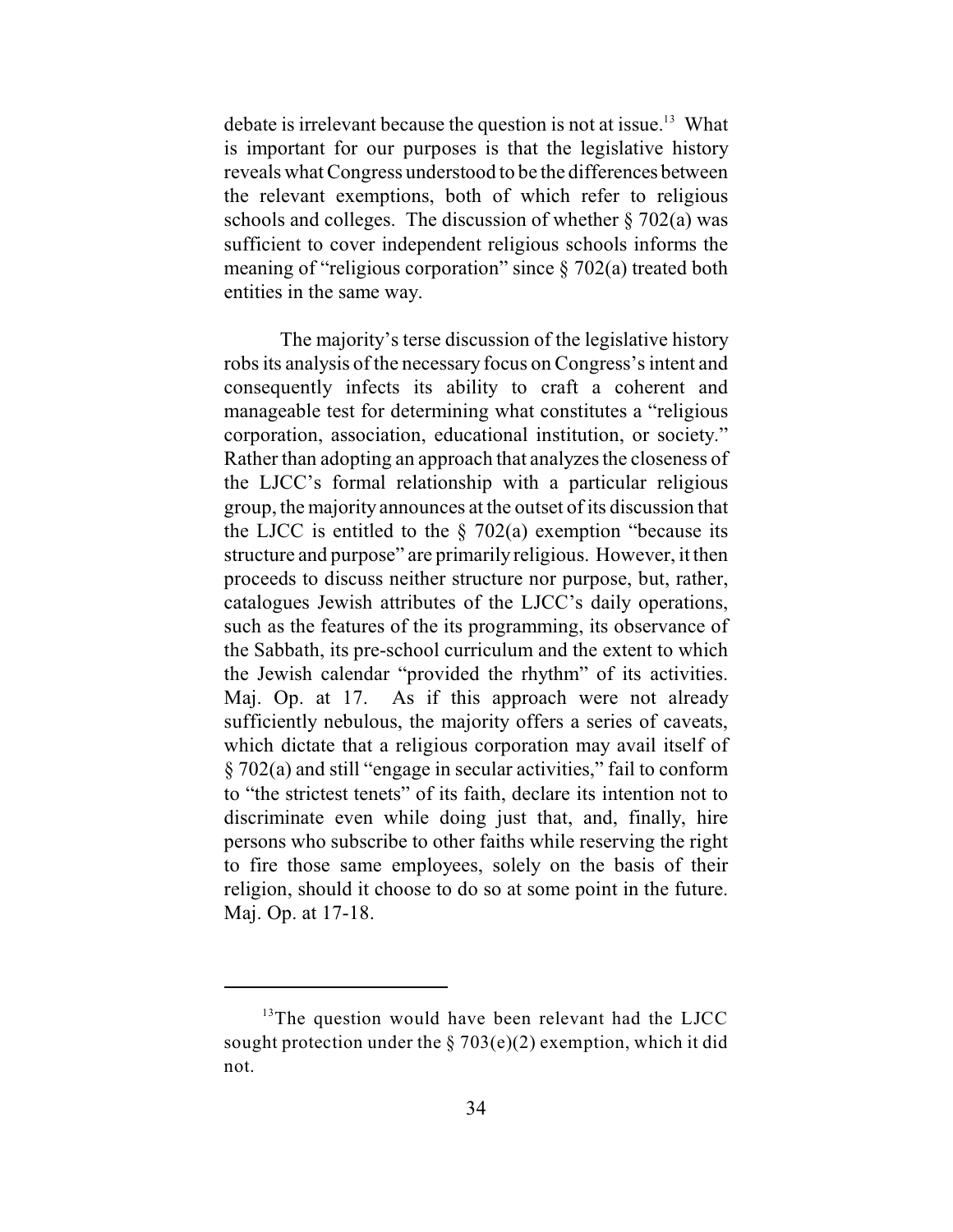The majority's test is unwieldy and rooted in neither the text of Title VII nor in the understanding of the Congress that wrote it.

#### **IV.**

In sum, Congress understood  $\S$  702(a) to cover only those entities that, unlike the LJCC, are controlled by a religious sect. *See Townley*, 859 F.2d at 617 ("All assumed that only those institutions with extremely close ties to organized religion would be covered [by  $\S 702(a)$ ]. Churches, and entities similar to churches, were the paradigm."). However, another serious concern cuts in favor of reading § 702(a) as I suggest, and that is, as even the majority points out, that "'[i]t is not within the judicial ken to question the centrality of particular beliefs or practices to a faith, or the validity of particular litigants' interpretations of those creeds.'" Maj. Op. at 18 (quoting *Hernandez v. Comm'r*, 490 U.S. 680, 699 (1989)). Unfortunately, this is exactly the sort of scrutiny that the majority applies to the LJCC, giving us a five-page analysis of the particulars of the Center's commitment to Judaism – an analysis exemplified by its pronouncement that "the LJCC's tolerance of non-kosher foods on its premises is balanced by its continued attempt to maintain a kosher kitchen." *Id.* By adopting a test that turns on the attributes of the LJCC's religious practice, the majority mistakenly assumes that we have the competence to, and should, sort through the various activities of a religiously inclined organization and pick out those that are meaningful and those that are not. We have previously declined to do so. *See Africa v. Pennsylvania*, 662 F.3d 1025, 1030 (3d Cir. 1981) ("Judges are not oracles of theological verity, and the Founders did not intend for them to be declarants of religious orthodoxy."); *see also DeHart v. Horn*, 227 F.3d 47, 55-57 (3d Cir. 2000) (citing many cases establishing "a consistent and resounding theme" that represents our, and the Supreme Court's, reluctance to evaluate the particulars of religious practice). We should not do so here. It is neither practical nor desirable and, ultimately, unnecessary given Congress's intent.